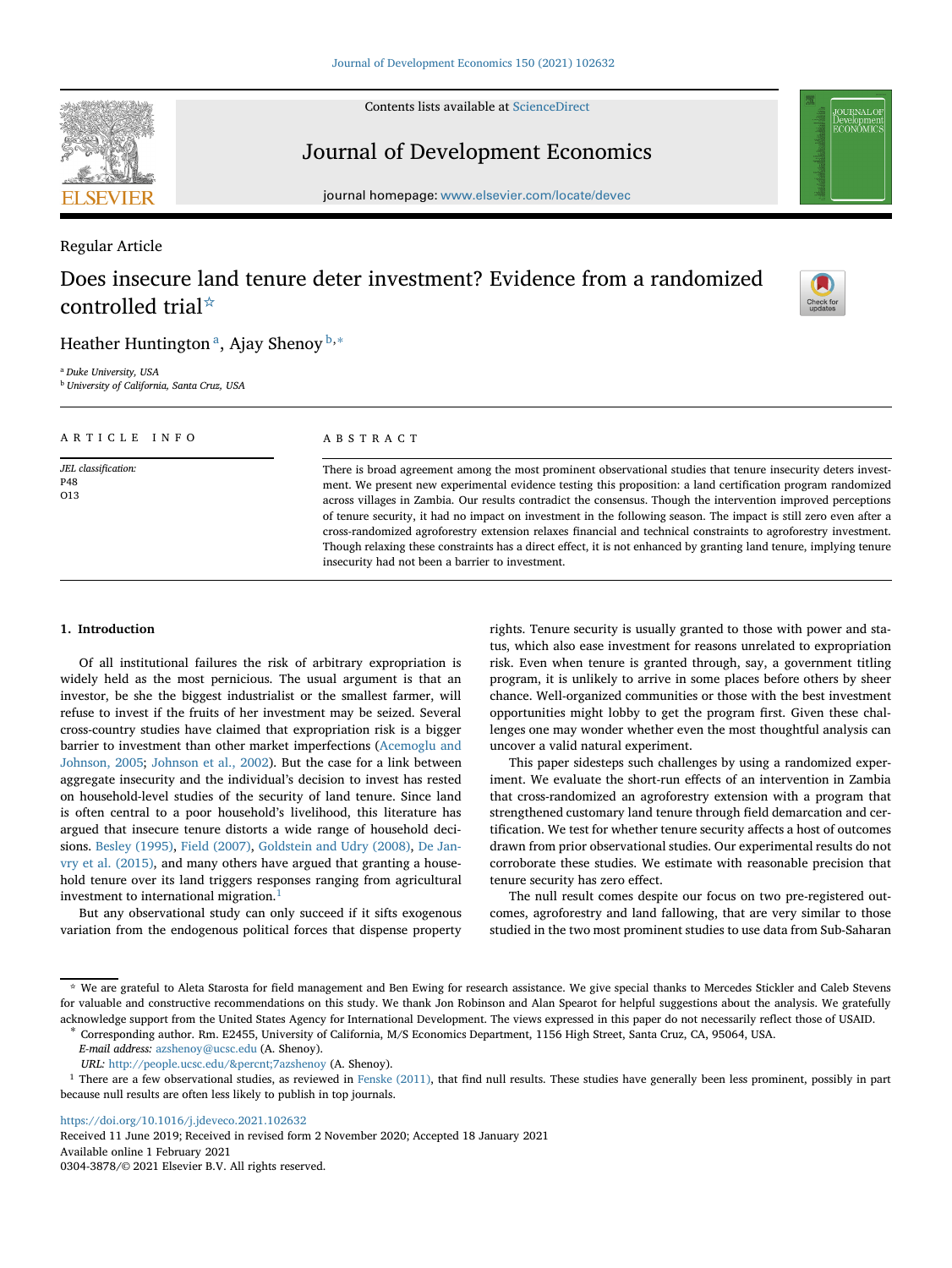Africa [\(Besley, 1995;](#page-14-2) [Goldstein and Udry, 2008\)](#page-14-4). Agroforestry, the cross-cropping of nitrogen-fixing trees with traditional field crops, is an innovation that keeps soil fertile and prevents field erosion. But growing these trees requires a viable seedling, technical knowledge, and 5–8 years of care. As per the tenure hypothesis, households may be unwilling to put in so much money and effort over so many years if they fear other households are likely to encroach or that the chief will reallocate the land (as is his right by custom). They may be even less willing to fallow their land, an investment that not only takes time but makes the land less secure. Leaving land fallow restores soil nutrients that would otherwise be drained by years of replanting. But customary land that is not planted may be seen by other households or the chief as no longer needed. It may be taken over by neighbors or given to households with immediate needs.

The land tenure intervention was designed to alleviate such fears. Households in treated villages joined in a community mapping exercise that established common knowledge of the boundaries of each household's land. Villages were encouraged to maintain a publicly accessible register of names and boundaries. Households were then issued customary certificates endorsed by the chief, which serve as physical proof of support for their claim. One advantage of this intervention is that it is a discrete improvement in land rights that is not conflated with a transfer of wealth or improved access to credit. Customary land may not legally be sold or used as collateral, and the customary certificates did not change this fact.<sup>[2](#page-1-0)</sup> A certificate grants only recognition of a perpetual right to hold and farm the land. Nevertheless, demand for such certificates is overwhelming at baseline. Most households say a certificate will make them feel more secure. The endline survey suggests treatment made households feel their land is more secure from encroachment by other households and reallocation by the chief.

And yet we find no impact on any measure of investment. We reject any meaningful impact on either the planting of agroforestry trees or the fallowing of land. We find no impact even among households who report feeling insecure at baseline. And though agroforestry and fallowing are the primary outcomes of interest, we also test for effects on a host of others drawn from prior studies. Unlike [Field \(2007\)](#page-14-3) we find no impact on the likelihood of market work. Unlike [Ali et al. \(2014\)](#page-14-7) [we find no impact on soil conserving investments. And unlike](#page-14-8) Valsecchi (2014) and [De Janvry et al. \(2015\)](#page-14-5) we find no impact on the likelihood of having a household member migrate.

A skeptic might argue that the tenure intervention failed because households face other binding constraints. These constraints might make investment impossible regardless of whether improved tenure security makes it more attractive. Households may not, for example, have access to agroforestry seedlings or the knowledge of how to grow them. But it is precisely to relax such constraints that the tenure intervention is cross-randomized with the agroforestry extension, which gave farmers the resources and training needed to overcome financial and technical constraints.

We confirm that the extension substantially relaxed constraints preventing agroforestry investment. In villages given only the extension program, households were 30 percentage points more likely to plant trees (over a control mean of 11 percent). If tenure insecurity were a major disincentive to investment, households given both the extension and the tenure intervention should be more willing to take up agroforestry than those given the extension program alone. But we find no additional take-up in villages given both treatments. The tenure intervention has neither a direct nor catalyzing effect, suggesting insecure tenure is not a meaningful barrier to investment.

Could this stark difference in results be explained not by a difference in research design but one of context? We argue that is unlikely. The relation between households and traditional authorities in Zambia

is not unlike that in Ghana, which was studied in [Besley \(1995\)](#page-14-2) and [Goldstein and Udry \(2008\).](#page-14-4) The likelihood of expropriation by authorities is not much different from that reported by Markussen and Tarp (2014) [in their study of Vietnam, and even higher than in the Rwandan](#page-14-9) sample studied in [Ali et al. \(2014\).](#page-14-7) The risk of private disputes over land in our sample is far higher than in the sample of [Ali et al. \(2014\).](#page-14-7)

Finally, we discard our experimental variation and apply several observational research designs similar to those used in prior studies. We show that had we used such a design we would have spuriously concluded that tenure security has positive and significant effects. This exercise does not necessarily imply the estimates of the observational studies were flawed. But it does show that the key moments used by these studies for identification also appear in our Zambian sample. That implies the context is not entirely different and that it is possible to find these moments even in a sample where granting tenure security has no effect.

That leaves the difference in research design as the most salient explanation for the difference in results. To our knowledge the recently published work of [Goldstein et al. \(2018\)](#page-14-10) is the only other study that, like ours, uses a randomized controlled trial to study the impact of tenure security. Our work differs from theirs for several key reasons. The most important is that our study cross-randomized the tenure intervention with an extension program that relaxes technical and financial constraints to investment. Aside from showing that tenure security has no impact even when other constraints are relaxed, the cross-randomization lets us benchmark the tenure intervention against a more traditional intervention. Our results suggest these other constraints are far more important, suggesting the impact of tenure security (or at least recognition of perpetual land-use rights by traditional authorities) is both statistically and economically insignificant. Meanwhile, the tenure program they study differs because it grants recognition by the central government whereas the program studied here grants recognition by the chiefs responsible for allocating land. Finally, our study also differs in that [Goldstein et al. \(2018\)](#page-14-10) measure the impact of receiving formal recognition without documentation of land rights, whereas roughly half of our sample had received paper documentation by the time of the endline survey.

To be clear, our results do not necessarily rule out that the risk of expropriation or theft deters industrial or foreign investment. Industrialists and foreigners may think of expropriation risk differently than poor farmers. And since our results are based on a one-to-two year follow-up we cannot rule out an effect that only arises in the very long run. But we can rule out that farmers in Zambia regard tenure insecurity as a highly salient and immediate deterrent to investment. And although we cannot claim our null results are universal to any context, our results suggest the positive impacts found in prior studies are likewise not universal. Even in a context that resembles those previously studied, a well-implemented certification program may have no impact, suggesting the link from tenure security to investment is less well understood than is often assumed.

#### <span id="page-1-1"></span>**2. Tenure insecurity in theory and in Zambia**

# *2.1. The tenure hypothesis*

Several studies have made the formal argument for why tenure insecurity might deter investment (e.g. [Besley, 1995;](#page-14-2) Goldstein and Udry, 2008; [Besley and Ghatak, 2010\). Investment, they argue, has an uncon](#page-14-4)ditional cost but pays a return only if the investment is not seized. A nitrogen-fixing tree takes time and money to plant but raises the farmer's income only if her land is not reallocated by the chief and the sapling is not destroyed by encroaching neighbors. The farmer may be unwilling to pay these costs if she thinks either risk is likely. The problem is aggravated when the investment actually raises the risk of losing land, as in the case of fallowing (see below). By reducing this risk, the

<span id="page-1-0"></span><sup>2</sup> The only way to sell or collateralize land is by first converting it to titled land, which is difficult and rare.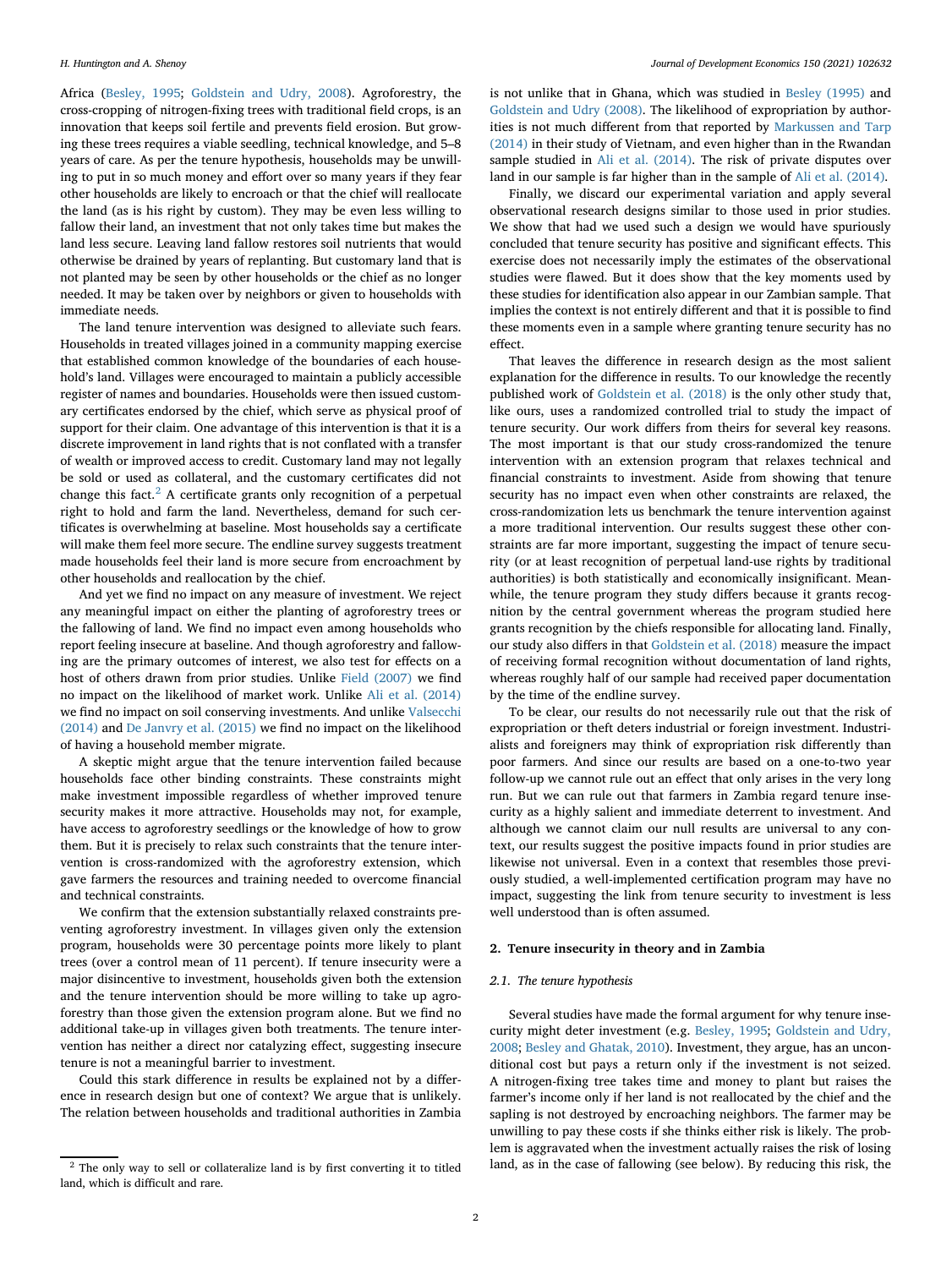theory goes, land tenure raises the expected return to investment, which encourages more investment.

This prediction assumes households do not face other constraints [\(Besley and Ghatak, 2010\)](#page-14-11). If the farmer lacks the needed resources or knowledge he cannot invest regardless of how secure he feels. This caveat explains why it is crucial for our study to cross-randomize land tenure with another intervention that alleviates any constraints of financing or knowledge for at least one investment. If strengthening tenure does not encourage investment even after other constraints are eased, it would cast doubt on the tenure hypothesis.

Finally, some studies have adapted the model to describe labor allocation or migration (e.g. [Field, 2007;](#page-14-3) [Valsecchi, 2014;](#page-14-8) De Janvry et al., [2015\). If labor can be used either to generate income or to guard an](#page-14-5) untitled plot of land (by staying at home for example), granting tenure would free up labor for market work or migration. One could argue that farming a depleted plot of land—one in need of fallowing—is a costly means of guarding it. Granting secure tenure, as per the theory, would let the household leave depleted land fallow and either use labor on more fertile plots, hire out to other farmers, or migrate in search of work.

# <span id="page-2-3"></span>*2.2. Land rights in Zambia*

During the intervention, land in Zambia was governed under the Land Act of 1995. The act groups land into separate systems of customary land and land exclusively under central government administration. The vast majority of Zambian households fall under the customary system. They do not own their land but at least in principle have rights that include use and inheritance. But the law devolves the administration of these rights to traditional authorities, namely the chief and the village headmen who act as her representatives. Hence in practice these authorities have near complete discretion to grant use and occupancy rights, and likewise the power to revoke these rights.

Traditionally the chief and the village headmen have used this power to ensure all households have land [\(Mudenda, 2006\)](#page-14-12). In our sample most headmen report that they aim to reallocate land away from wealthy households. While such progressive redistribution ensures the poor are not allowed to starve, it may make households reluctant to appear so prosperous that they can afford to lose some land.

Even more troubling are recent reports that the 1995 Land Act has distorted the incentives of chiefs, putting even the smallest farmers at risk. [Brown \(2005\)](#page-14-13) writes that under the law the chief can convert customary land to titled land, which can then be sold to developers. He describes one notorious case in which a chief let two investors bid and counter-bid on riverfront property, ultimately earning 30,000 dollars (more than 30 times Zambia's per capita GDP). Such conversions have the potential to displace customary farmers. Brown cites the example of Chief Mukonochi, who granted 26,000 ha of land to a tobacco plantation. This conversion displaced some 2000 people. Such incidents are relatively rare but heavily reported in the Zambian press. That may explain why we find in Section [2.3](#page-2-0) that a sizable minority of households think it likely their land could soon be reallocated.

Reallocation by the chief or village head person is only one potential risk. The other is encroachment by other households. Since there is no official record of anyone's boundaries, neighbors may expand their crops or let their animals graze on land another household considers its own.[3](#page-2-1) Over 20 percent of households at baseline report having had at least one land dispute in the past 3 years. Finally, even if a plot of land has been farmed for generations by a single family whose rights are commonly acknowledged, there is no guarantee that one household in

the family can protect its claim from relatives (especially when someone dies and inheritance must be decided).[4](#page-2-2)

These two risks—reallocation by the authorities (expropriation) and encroachment by private actors (theft)—are conceptually distinct, but both threaten the household's investment. Both also become more likely if the land looks unused, as it might if left fallow. As noted above, fallowing is one of the main investments a household can make in its land. A plot is more productive if its soil is richer in nutrients. Fallowing increases the stock of nutrients by eliminating the outflow for one season and potentially adding compost through a cover crop.

The household could also increase the inflow of nutrients by planting nitrogen-fixing agroforestry trees (nitrogen is one of three major nutrients that crops draw from the soil). Zambian farmers in our sample have heard from newspapers and NGOs that planting such trees can improve soil fertility. But agroforestry requires an upfront cost of buying seedlings and learning how to plant them. Even after paying those costs the seedlings must be tended for years before they yield any benefit. The household may be unwilling to make such costly investments if it fears it cannot keep the returns—if the chief reallocates fallow land, or if another household's grazing animals destroy agroforestry seedlings.

# <span id="page-2-0"></span>*2.3. Perceptions of insecurity at baseline*

Given the uncertainty of their tenure it is no surprise that households report that they would like to have documentation. At baseline over 88 percent say they would like paper documentation of their customary tenure rights on at least one of their plots. When asked directly about their perceptions of insecurity, a slight majority report feeling relatively secure but a substantial minority do not. The survey asks households, plot by plot, how likely it is (on a 1 to 6 scale) that in the next 3 years the plot will be encroached by any of several private actors, and how likely it is that the chief or village head will reallocate their land. The plot level data imply that while encroachment by neighbors is judged "impossible" on roughly 60 percent of plots, it is judged "likely" on 20 percent. Households report a similar pattern when asked about perceived insecurity from the chief. They feel secure in most of their plots, but a substantial minority of plots are deemed insecure.

We aggregate the plot-level responses by defining dummies for whether the household "fears a loss of land" to any of these six different agents. The dummy equals 1 if the household states that encroachment or reallocation of one or more plots by that agent is likely, very likely, or happening right now. [Fig. 1a](#page-3-0) shows the fraction of households who fear encroachment by each of six sources of risk. Nearly 30 percent of households are worried about encroachment by other households in the village, suggesting many households expect their claims to be disputed by neighbors. Less than half that number fear reallocation by the headman, though many more fear the chief. The difference may be driven by distance (households trust their local leader above a hereditary monarch they may never have met), or it may be driven by the aforementioned stories of chiefs cutting deals with foreign investors. These results suggest households consider both the authorities and private actors potential threats to their land. The bottom-most bar shows that nearly half of households feel threatened by one or more of these actors.

<span id="page-2-1"></span><sup>&</sup>lt;sup>3</sup> Private encroachment is typically gradual, though a particularly overbearing neighbor may attempt to take over an entire plot. A neighbor might also argue to the village headman that their neighbor is not using a plot, and get official sanction to take over an entire plot of land.

<span id="page-2-2"></span><sup>4</sup> Roughly 60 percent of households in our baseline sample are of the N'goni tribe, while the bulk of the remainder are of the Chewa tribe. In both cases a household typically acquires land through an allocation from the headman, as a gift from a parent, or through inheritance. The two tribes differ in that the former traditionally follow patrilineal rules of inheritance while the latter are matrilineal. In both cases there is some preference given to successors who remain in their natal village, and the choice between successors often falls to the head of the lineage [\(Takane, 2008\)](#page-14-14). Ultimately, however, the rules of customary tenure in Zambia apply to both major tribes in our study sample and therefore grant the chief ultimate authority to reallocate land [\(Chinene et al., 1998\)](#page-14-15).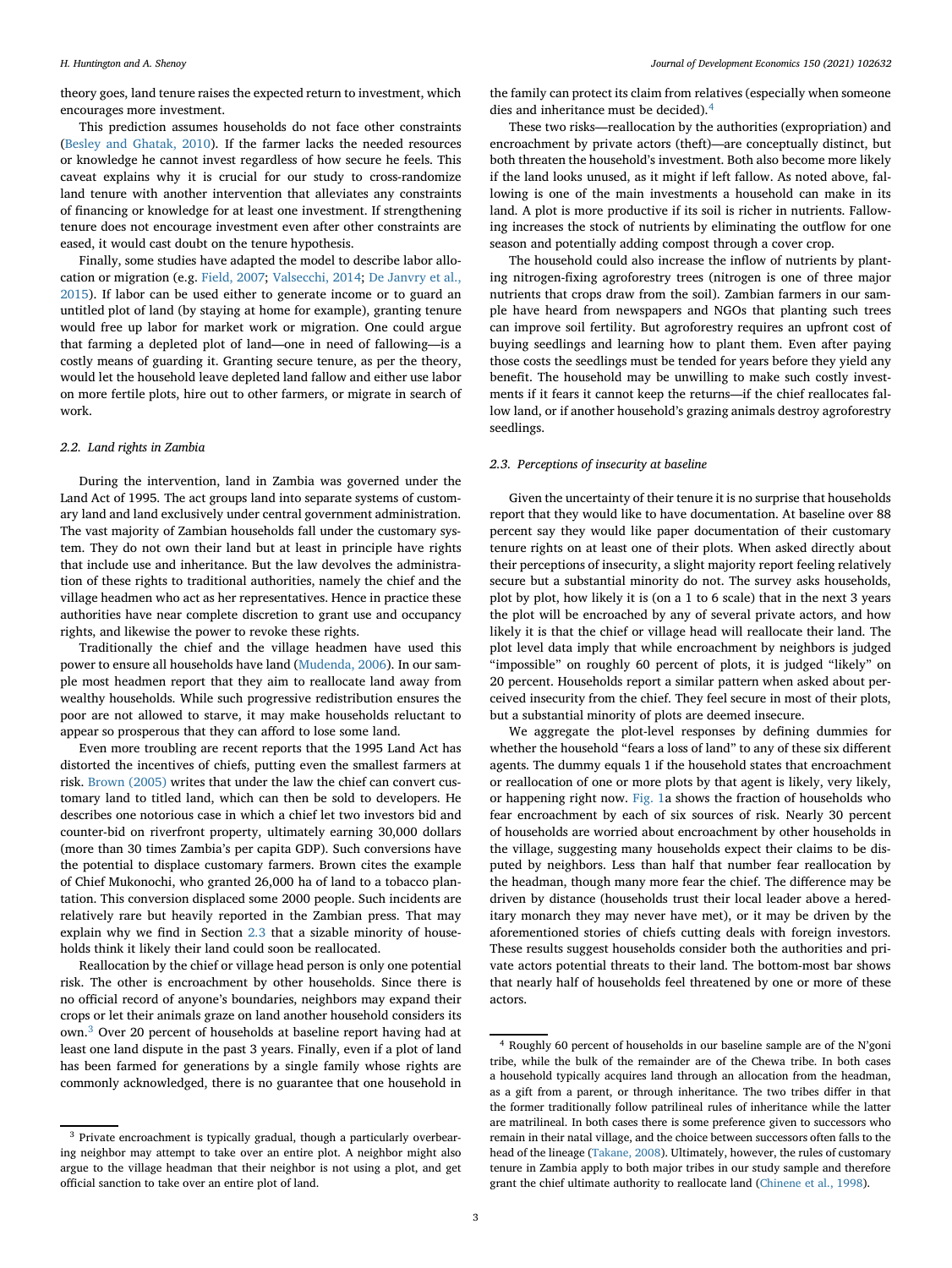# a) Nearly Half of Households Think a Loss of Land is Likely

# b) Large Farmers and Farmers with **Contested Rights Are More Fearful**



Note: The survey asks households how likely it is (on a 1 to 6 scale) that in the next 3 years each plot will be encroached by any of several private actors, and how likely it is that the chief or village head will reallocate their land. Panel a: We plot the fraction of households that "fear a loss of land," meaning they think it likely, very likely, or happening right now on one or more of their plots. We plot the responses by the source of risk. We also plot the fraction who fear a loss from any of the sources. Panel b: We plot the fraction who fear a loss from any source conditional on whether it has recently had land reallocated or had a land dispute, and whether it is a "large" landholder (in the top decile of the distribution).

**Fig. 1.** Perceptions of tenure insecurity.

These fears are in part driven by experience. [Fig. 1b](#page-3-0) plots the fraction of households who, conditional on a past event, fear a loss of land to any source. The first 2 bars show that households who have had some of their land reallocated in the past 5 years are more likely to fear a future loss (62 percent versus 45 percent). The difference is even larger between households who have or have not had a land dispute in the past 3 years (69 percent versus 40 percent). The last set of bars confirms that, as alluded to in Section [2.2,](#page-2-3) households with large landholdings (those in the top decile) perceive greater risk of a loss (57 percent versus 45 percent). This pattern confirms results from our survey of village heads, which suggest 63 percent of heads would give priority to poor households when allocating land (as compared to 2 percent who give priority to rich households and 34 percent who treat them equally).

Yet the extent of the fear is likely overblown. Though nearly 25 percent of households think it likely the chief will reallocate their land in the next 3 years, barely 2 percent have actually had their land reallocated. That said, [Fig. 1b](#page-3-0) suggests the variation in households' perceptions of risk is at least partly grounded in reality. Households who are at greater risk (large landholders) or have experienced encroachment are more likely to feel at risk. Moreover, as shown by [Jensen \(2010\),](#page-14-16) it is ultimately people's perceptions, regardless of how unrealistic, that govern their actions. [Fig. 1](#page-3-0) gives little evidence to suggest Zambian farmers feel more secure in their tenure than those in other developing countries.

# <span id="page-3-4"></span><span id="page-3-3"></span>**3. Study design**

# *3.1. Intervention*

The intervention was rolled out across four chiefdoms in Chipata District of Eastern Province, Zambia over two and a half years beginning in the third quarter of 2014. The intervention cross-randomized two treatments, each done with support from the U.S. Agency for International Development by a separate local organization:

1. A village-level land tenure intervention implemented by the Chipata

<span id="page-3-0"></span>District Land Alliance (CDLA).<sup>[5](#page-3-1)</sup>

2. A village-level agroforestry extension implemented by an NGO called Community Markets for Conservation (COMACO).

CDLA began its intervention by holding a community workshop in each village to form a Village Land Committee (VLC). Each VLC was trained in land management, conflict resolution, customary land certificates, and the customary land certification process. Under the guidance of CDLA, each VLC worked with individual households to demarcate their land and any natural resources held in common. The result was a widely accepted village map that could be used by the village headman when mediating land disputes. During this process each household was informed about its rights under the law, and in particular the rights that come with the customary land certificate they were issued at the end of the process. These certificates are signed by the chief and confirm in writing the right to use the land in perpetuity. These land-use rights could not be sold or transferred except through inheritance, typically passing first to the widow(er) and then to children. By giving households an explicit endorsement of their rights by the chief, the certificates clarified the chief's intention (much as firms in the U.S. rely on guidance from regulators) and were meant to reduce the perceived risk of reallocation. These documents, together with the boundary registry, would also be the sources used by the VLC and headman to adjudicate private disputes. The VLC and registry were meant to protect a household's land from encroachment by private actors.

COMACO's intervention began by conducting awareness meetings with chiefs and headmen before forming farmer groups in each village. Each group was trained in agroforestry, and lead farmers were chosen to help disseminate best practices to the rest of the village. COMACO distributed high-quality seedlings and established nurseries for two tree species (Gliricidia and Msangu). Households typically received and planted 3 to 5 seedlings per field. $^6$  $^6$  COMACO led additional trainings on how farmer groups could manage their nurseries, how to prepare fields, how to successfully intercrop, and when to plant. COMACO gave con-

<span id="page-3-1"></span><sup>5</sup> DLAs, such as the CDLA, are community-based organizations founded under the broader umbrella consortium of the national Zambia Land Alliance. They promote greater security and ownership of land through advocacy and community outreach.

<span id="page-3-2"></span><sup>6</sup> On the open market these seedlings would each typically cost \$0.40 to \$1.00 USD.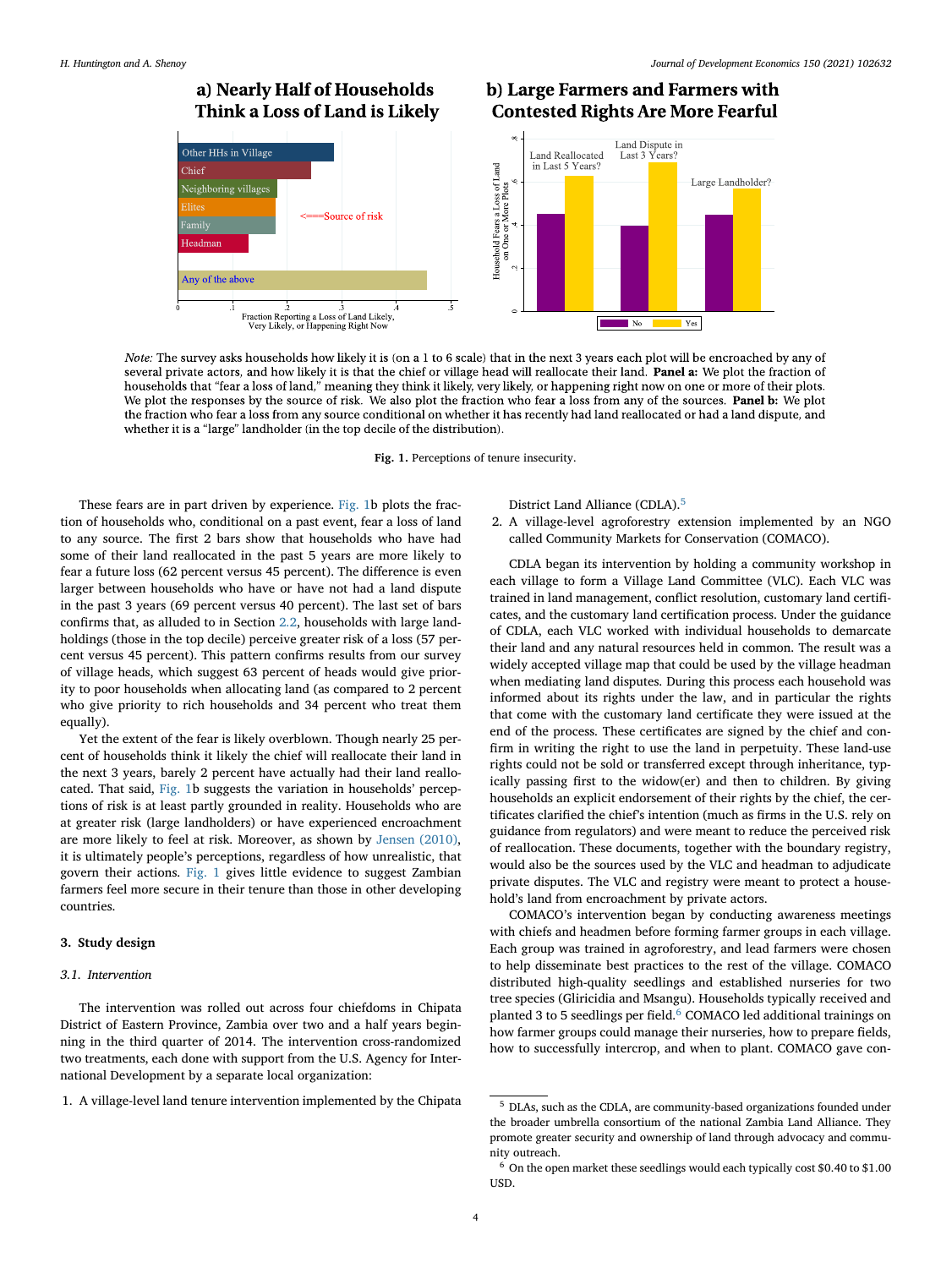tinuous support (such as groundnut seeds<sup>7</sup> or wells<sup>8</sup>) as necessary and monitored planting, survival, and threats. In short the extension paid all direct financial costs for getting a seedling and learning how to care for it. The farmer only had to invest time in being trained and in caring for the seedlings. $\frac{9}{2}$  $\frac{9}{2}$  $\frac{9}{2}$ 

The two treatments were cross-randomized across villages in the four chiefdoms of Mnukwa, Mkanda, Mshawa, and Maguya. Field teams obtained from each chief an official list of the villages in his or her chiefdom.[10](#page-4-3) The treatments were randomized within chiefdom to ensure treatment was orthogonal to chiefdom-level characteristics, but the randomization was otherwise unstratified. The original intent was to have 75 villages in each treatment arm (Control, Agroforestry, Land Tenure, or Agroforestry + Land Tenure) for a total sample of 300. But the official lists contained only 276 villages, and after randomization the field teams discovered inaccuracies in the official lists, either because some clusters of households were incorrectly recorded as separate villages, or because the official list recorded some villages incorrectly as belonging to a study chiefdom when they were in fact part of a neighboring chiefdom.[11](#page-4-4) In neither case was the village included in the study. In cases where it was discovered that a cluster of villages was a single village, all households were assigned the treatment status of the primary cluster. Throughout what follows we use treatment assignment as our "treatment" variable. Since treatment assignment was randomized there is no reason to expect these logistical problems to bias the results.<sup>[12](#page-4-5)</sup> The ultimate consequence is that the final sample is  $244$  villages.<sup>[13](#page-4-6)</sup>

# <span id="page-4-11"></span>*3.2. Data and baseline balance*

The baseline data were collected in June of 2014 before the intervention. $14$  Three years later the study team resurveyed the same households, as well as a randomly selected set of new households to maintain sample size in the face of attrition (which was roughly 13 percent). The survey asks households whether and why they practice agroforestry, which fields they have left fallow, which investments they have made,

<span id="page-4-4"></span><sup>11</sup> USAID was unwilling to consider any adjustments to the study sample at this stage. As a result we were not able to expand the sample or re-randomize with a manually verified list.

<span id="page-4-5"></span><sup>12</sup> In practice, actual treatment status deviates from assignment for only 4 villages.

<span id="page-4-6"></span><sup>13</sup> After corrections the final list contained 245 villages. Only one village refused to participate, yielding a total of 244 villages.

<span id="page-4-7"></span><sup>14</sup> Within each village the target sample was 13 households. In many cases the village had fewer than 13 households, in which case every household was surveyed. In larger villages the survey team and head person partitioned the village into 4 strata and randomly sampled within each stratum. The strata (with number of observations) are female-headed households (3), younger heads of household (3), wealthy households (3), and all others (4). Younger households are defined as those younger than 35, and "wealthy" households are defined as those with metal roofs on their homes (as opposed to grass roofs). Our final sample contains 27% female-headed households and 37% young households, as compared to 23% and 38% in the 2010 Census. Given that there is no clear evidence of heterogeneous impacts by these categories (see Online [Appendix A.4.2\)](#page-14-18), the sample composition is unlikely to be driving our estimates.

their perceptions of tenure security, their experiences of land-related conflict, and about the physical characteristics of their land.

The certification part of the tenure intervention—the formation of VLCs, the boundary walks, the participatory mapping—was done by early 2016. At the time of the endline survey, in mid 2017, households had had one full agricultural year after certification. Though paper land certificates were still being distributed at the time of the endline survey, the other parts of the certification process—especially the map marking each household's boundaries—would also directly improve perceptions of tenure security. We show in Section [4.1](#page-6-0) that the tenure intervention does make households feel more secure.

[Table 1](#page-5-0) shows baseline summary statistics in the control group and shows how each treatment group differs from the control group. The column labeled "P-value" tests for whether the means in the treatment groups are jointly different from that of the control group. There is balance across most variables, though it appears that households in the control group farm significantly fewer fields than the treated groups. $15$ Since treatment status is randomized, this difference must have arisen by chance. The balance in other outcomes suggests it is not a sign of any fundamental difference between the groups.

However, it may mechanically induce imbalance for other outcomes measured by field (because households with more fields must take a longer survey). To avoid any bias that may arise as a direct result of the difference in the number of fields, all field-level results are validated by re-running the tests on only the first field. As shown in [Table 1,](#page-5-0) fieldlevel results that might otherwise be rendered imbalanced—for example, the perceived likelihood of encroachment or reallocation—are generally balanced for the first field. Enumerators were instructed to ask first about the household's largest field (and thus the most important). There is marginal imbalance in the household's perception of likelihood of encroachment by other households or reallocation by the chief. Given the number of outcomes tested (and the fact that we are not correcting for multiple inference) it is not surprising that one set of related out-comes would be imbalanced by chance.<sup>[16](#page-4-9)</sup> We also re-run all tests after aggregating outcomes by household.

The last row of [Table 1](#page-5-0) tests for differences in attrition from the baseline to the endline survey. Average attrition is 13 percent, not atypical for a three-year follow-up survey. Most important is that the attrition is similar across treatment groups, suggesting treatment did not trigger any sample selection.

# *3.3. Estimation*

We confirm the results are robust by estimating the treatment effects with three different specifications. The most basic simply compares outcomes between treated and control groups in the post-intervention data

<span id="page-4-10"></span>
$$
Y_{vi,t=1} = \alpha + \sum_{\nu}^{j} \beta_{post}^{j} T_{\nu}^{j} + \varepsilon_{vi,t=1}
$$
\n(1)

where  $Y_{\nu i,t=1}$  is the endline outcome for *i*, which may be either a plot or a household, in village *v* at endline ( $t = 1$ ). { $T_i^j$ } are dummies that  $i$  a notational, in vinage  $\ell$  at endine  $\ell = 1$ ,  $\ell_{i,j}$  are damned treatment equal 1 if *i* received the tenure, agroforestry, or combined treatment (all three equal zero if *i* is in the control group). Since this specification requires only endline data, it yields the largest estimation sample

<span id="page-4-0"></span><sup>7</sup> In year 2, every village was given access to a groundnut "seed fund" to provide groundnut seeds to households who wished to intercrop their trees with groundnuts. This was not part of the original intervention design, but developed organically from community needs.

<span id="page-4-1"></span><sup>&</sup>lt;sup>8</sup> As a result of severe water shortages that threatened seedling survival, 47 communities were provided with a well as part of the agroforestry intervention.

<span id="page-4-2"></span><sup>&</sup>lt;sup>9</sup> Note that in the Zambian context, fruit-producing trees (as studied in Berry, [1988\) and "life-trees" serve the traditional role of signaling claim to a plot of](#page-14-17) land. Agroforestry trees do not have the same symbolic role, making the decision to plant a tree not directly comparable to that studied in [Besley \(1995\).](#page-14-2) Indeed, the results reported in [Table 2](#page-7-0) confirm that the agroforestry intervention did not improve perceptions of tenure security.

<span id="page-4-3"></span><sup>&</sup>lt;sup>10</sup> USAID mandated that the sample must be chosen using the official lists rather than an enumeration constructed by the study team itself.

<span id="page-4-8"></span><sup>&</sup>lt;sup>15</sup> Two areas of land are marked as distinct fields if either there is a natural geographic separation between them or they are contiguous but planted with different crops.

<span id="page-4-9"></span><sup>16</sup> We would expect at least 1 rejection of the null, and since responses to the "likelihood" questions are highly correlated it is not surprising to find a second rejection conditional on the first. Correcting for multiple inference would show that the effects are not significant, but for the sake of transparency we report uncorrected tests.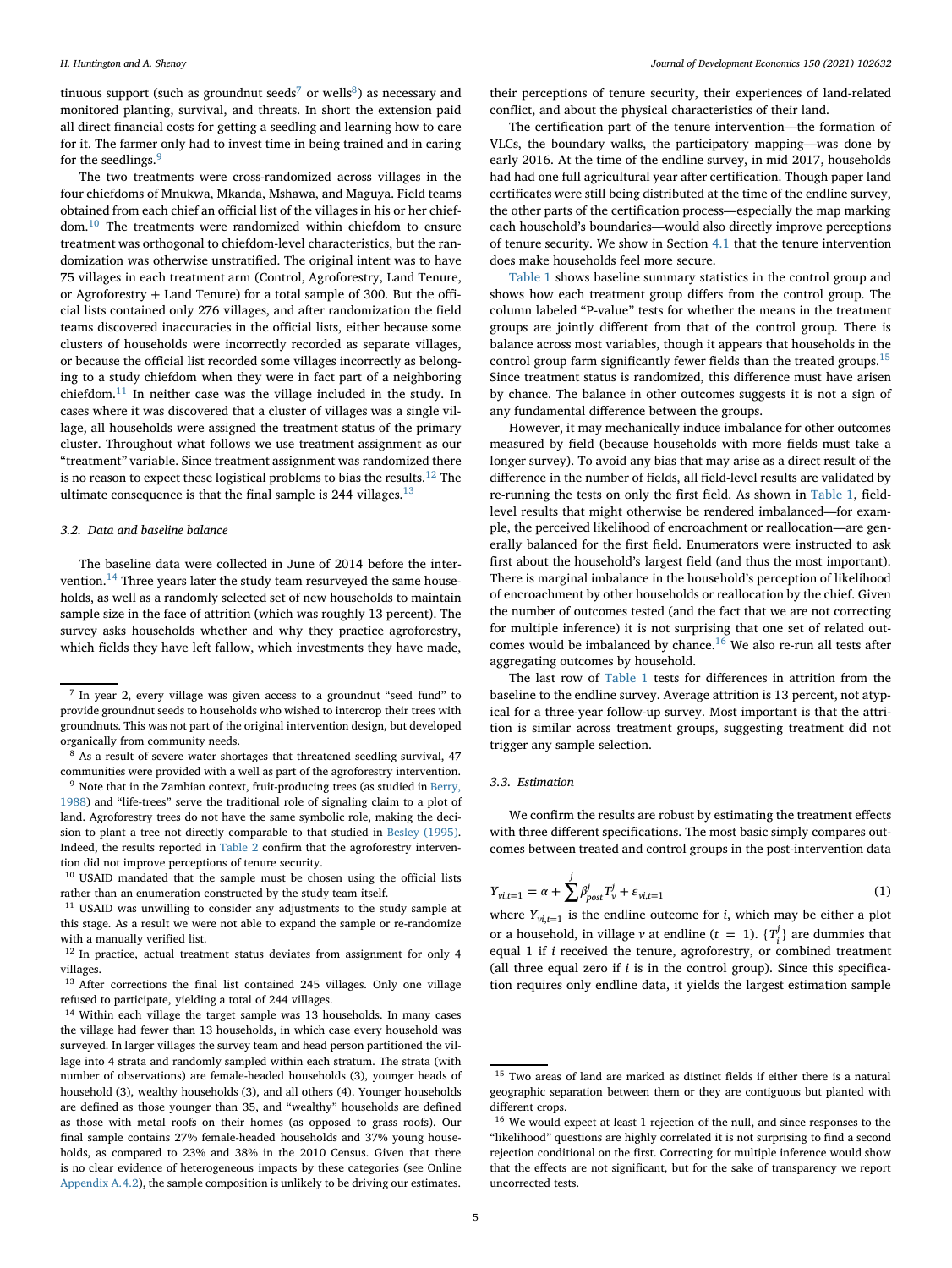| Table 1              |  |
|----------------------|--|
| Balance at baseline. |  |

<span id="page-5-0"></span>

|                                                       |              | Difference from Control |         |         |         |
|-------------------------------------------------------|--------------|-------------------------|---------|---------|---------|
|                                                       | Control Mean | Tenure                  | Agro    | Both    | P-value |
| Agroforestry on Any Field                             | 0.10         | $-0.00$                 | 0.00    | 0.04    | 0.340   |
|                                                       | (0.02)       | (0.02)                  | (0.02)  | (0.02)  |         |
| Left Any Field Fallow                                 | 0.10         | 0.00                    | $-0.02$ | 0.02    | 0.256   |
|                                                       | (0.01)       | (0.02)                  | (0.02)  | (0.02)  |         |
| Number of Fields Farmed                               | 2.32         | 0.36                    | 0.20    | 0.25    | 0.000   |
|                                                       | (0.06)       | (0.08)                  | (0.08)  | (0.09)  |         |
| Have At Least 1 Field                                 | 0.99         | $-0.00$                 | $-0.00$ | $-0.01$ | 0.366   |
|                                                       | (0.00)       | (0.00)                  | (0.01)  | (0.01)  |         |
| Female-Headed HH                                      | 0.25         | 0.04                    | 0.03    | $-0.00$ | 0.113   |
|                                                       | (0.02)       | (0.03)                  | (0.03)  | (0.02)  |         |
| Total Area Owned (ha)                                 | 2.56         | $-0.13$                 | $-0.61$ | 0.58    | 0.127   |
|                                                       | (0.53)       | (0.62)                  | (0.54)  | (0.85)  |         |
| Had Land Reallocated?                                 | 0.02         | $-0.00$                 | $-0.00$ | $-0.00$ | 0.923   |
|                                                       | (0.01)       | (0.01)                  | (0.01)  | (0.01)  |         |
| Can write name?                                       | 0.65         | $-0.02$                 | 0.01    | $-0.01$ | 0.840   |
|                                                       | (0.02)       | (0.03)                  | (0.03)  | (0.03)  |         |
| Can read newspaper?                                   | 0.52         | $-0.04$                 | $-0.02$ | $-0.02$ | 0.663   |
|                                                       | (0.02)       | (0.03)                  | (0.03)  | (0.03)  |         |
| Considered local?                                     | 0.98         | $-0.01$                 | $-0.01$ | $-0.00$ | 0.678   |
|                                                       | (0.01)       | (0.01)                  | (0.01)  | (0.01)  |         |
| Have Paper Document for Field <sup>a</sup>            | 0.01         | 0.00                    | $-0.00$ | 0.00    | 0.875   |
|                                                       | (0.00)       | (0.01)                  | (0.01)  | (0.01)  |         |
| Year acquired (if known) <sup>a</sup>                 | 1999.80      | 2.03                    | 1.35    | 0.87    | 0.180   |
|                                                       | (0.69)       | (0.94)                  | (0.96)  | (0.98)  |         |
| Likelihood Other HHs Encroach <sup>a</sup>            | 1.87         | 0.10                    | 0.25    | 0.13    | 0.060   |
|                                                       | (0.06)       | (0.09)                  | (0.09)  | (0.08)  |         |
| Likelihood Elites Encroach <sup>a</sup>               | 1.66         | $-0.05$                 | 0.08    | $-0.00$ | 0.416   |
|                                                       | (0.05)       | (0.07)                  | (0.07)  | (0.07)  |         |
| Likelihood Neighboring Villages Encroach <sup>a</sup> | 1.60         | 0.10                    | 0.13    | 0.06    | 0.401   |
|                                                       | (0.06)       | (0.08)                  | (0.08)  | (0.08)  |         |
| Likelihood Family Encroachs <sup>a</sup>              | 1.71         | $-0.02$                 | $-0.06$ | $-0.13$ | 0.297   |
|                                                       | (0.06)       | (0.08)                  | (0.08)  | (0.07)  |         |
| Likelihood Chief Reallocates <sup>a</sup>             | 2.03         | $-0.22$                 | $-0.18$ | $-0.12$ | 0.069   |
|                                                       | (0.06)       | (0.09)                  | (0.09)  | (0.08)  |         |
| Likelihood Head Reallocates <sup>a</sup>              | 1.61         | $-0.10$                 | $-0.11$ | $-0.13$ | 0.269   |
|                                                       | (0.05)       | (0.07)                  | (0.07)  | (0.07)  |         |
| Attrit from Baseline to Endline                       | 0.13         | 0.02                    | 0.05    | 0.03    | 0.330   |
|                                                       | (0.02)       | (0.02)                  | (0.02)  | (0.03)  |         |
| Households at Baseline                                | 664          | 721                     | 713     | 770     |         |

*Note:* Each cell shows the estimate and the standard error (in parentheses). The p-value reports a test on the hypothesis that the means in the three treatment groups are jointly different from the control and each other. Inference is clustered by village (the unit of randomization). For likelihood questions households were asked to use a Likert scale (1 is impossible, 6 is currently occurring). Households who refused to respond were coded as a 7. For this table we include the nonresponders to test for differential non-response by treatment.

<sup>a</sup> Outcome is household's raw categorical response for the first field reported by the household (see text for explanation).

<span id="page-5-1"></span>(roughly 7200 fields farmed by 2700 households).

Our second specification controls for the baseline outcome (the outcome at  $t = 0$ :

$$
Y_{vi,t=1} = \alpha + \rho Y_{vi,t=0} + \sum_{\nu}^{j} \beta_{base}^{j} T_{\nu}^{j} + \varepsilon_{vi,t=1}
$$
 (2)

Our last specification measures the effect of treatment on the firstdifference:

$$
\Delta Y_{vi,t=1} = \alpha + \sum_{j} \beta_{fe}^{j} T_{\nu}^{j} + \Delta \varepsilon_{vi,t=1}
$$
\n(3)

Since we observe only two periods of data, the first-difference estimates  $\{\beta_{fe}^j\}$  are algebraically identical to those that would be produced by controlling for plot or household fixed-effects.[17](#page-5-2) As the subscript *fe* implies, in the tables that follow we refer to these as the fixed-effects estimates. Since Specifications 2 and 3 require the outcome to be observed at both

baseline and endline, they must be run on a smaller estimation sample (roughly 4200 fields farmed by 2300 households).

Since treatment is randomized, an ordinary least squares estimate of these three equations yields consistent estimates of the treatment effects (indeed, they should be asymptotically equivalent). We cluster the standard errors by village, the unit of randomization.

Finally, when measuring the treatment effect on perceptions of insecurity, which households report on a scale from 1 to 6, in some specifications we estimate ordered logistic regressions. In the main text we report the results of regressions that take (1) as the index function. In the appendix we also report estimates using an index similar to (2), except we nonparametrically control for the lagged value using dummies for every possible response to [*Outcome*]*vi*,*t*<sup>=</sup>0. As with the ordinary least squares regressions we cluster inference in the logistic regressions by village.

Our primary outcomes for measuring investment are dummies for practicing agroforestry and fallowing land. These outcomes were registered in the American Economic Association RCT Registry before end-

<span id="page-5-2"></span><sup>&</sup>lt;sup>17</sup> To be precise they are equivalent to those estimated from the regression  $Y_{\nu i,t} = \alpha_{\nu i} + \gamma \mathbb{I}(t=1) + \sum_j \beta_{base}^j T_{\nu}^j \times \mathbb{I}(t=1) + \epsilon_{\nu i,t}$  where  $\mathbb{I}(t=1)$  is a dummy for the post-intervention period.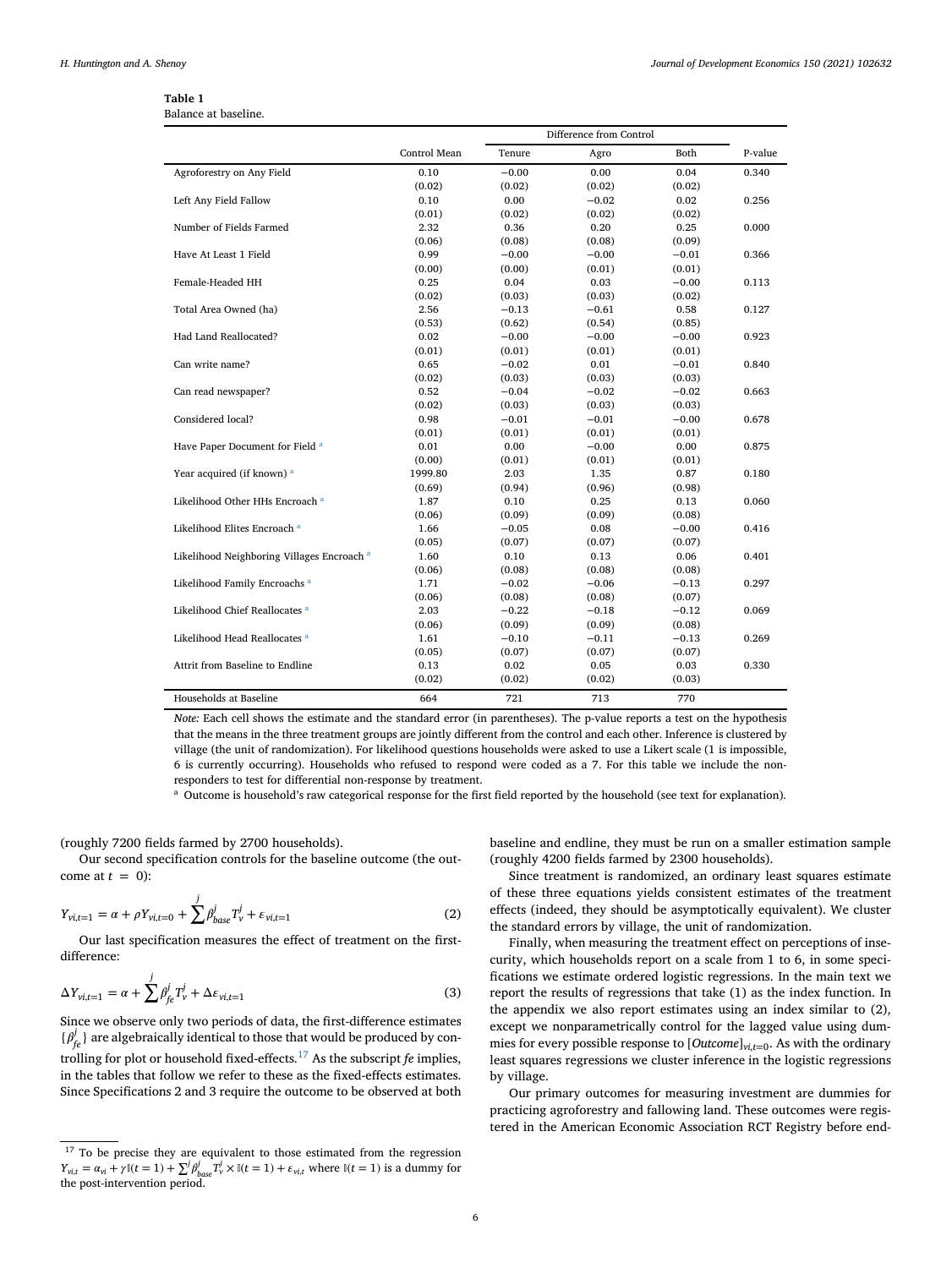line data had been compiled and analyzed.[18](#page-6-1) Households are asked whether they have planted any of the 4 major nitrogen-fixing agroforestry trees common in the region (two of which were distributed in the intervention plus the other two common varieties). The dummy equals 1 if such a tree is planted on either the field (for field-level regressions) or on any field (for household-level regressions). We define two measures of fallowing, each based on a different survey question. The first is a dummy for whether at endline the household reported having fallowed its field in the previous 3 years. This measure is imperfect for two reasons: it partly reflects the household's actions in the two years before certification was completed for all villages, and because the question was asked slightly differently at baseline, which could widen the confidence intervals of Specifications 2 and 3.[19](#page-6-2) We thus also measure the impact on a dummy for whether the household is currently fallowing the field (or any field, for household-level regressions).

# <span id="page-6-0"></span>**4. Impact of the intervention**

# *4.1. First stage: the intervention strengthened land rights*

As noted in Section [3.1](#page-3-3) the land tenure intervention had many parts. Panels A and B of [Table 2](#page-7-0) show that households in treated villages are many times more likely to have been exposed to each part. We estimate Equation [\(1\)](#page-4-10) at the household level, testing for simple differences between treated and control households in the endline data.<sup>[20](#page-6-3)</sup>

Column 1 of Panel A shows that households in the tenure and combined treatment groups were roughly 50 percentage points more likely to report having paper documentation for at least one of their fields (over an average of 8 percent in the control group). As expected, households who received only the agroforestry treatment are not statistically different from the control group. This pattern is repeated in the treatment effects on the other certification-related outcomes. Columns 2 and 3 show that households who got the tenure intervention are far more likely to have heard of customary land certificates and to be able to describe them accurately. Column 4 shows that treated households are more likely to report a village land committee (VLC) was formed in their village. Column 5 shows that these households are more likely to report that CDLA had visited the village, suggesting households were sufficiently involved to remember the name of the organization.

Columns 1–4 of Panel B report treatment effects on the likelihood a household participated in different parts of the certification. Column 1 shows that treated households are far more likely to have attended village meetings where maps of the village were made or presented. Columns 2, 3, and 4 show that treated households are more likely to have done a boundary walk, to have entered their name in the village land registry, and to have examined the village map and registry.

Finally, Column 5 of Panel B tests for differences in whether households report participating in COMACO's agroforestry extension program. As expected, households given only the tenure treatment are statistically no different from the control group, whereas those given the agroforestry treatment (either alone or together with the tenure treatment) are some 35 percentage points more likely to have participated. Taken with the preceding results, this estimate suggests both interventions were successfully rolled out to the households who were supposed to receive them.

Panel C of [Table 2](#page-7-0) suggests that these tenure certification activities succeeded in making households feel more secure. We estimate ordered logistic regressions to test for whether households that received the tenure intervention are more likely to report feeling secure in their tenure. As described in Section [2.3,](#page-2-0) households were asked to rate on a scale from 1 to 6 the likelihood of a loss of land to each of several agents. We test for differences in the post-intervention data between treatment and control households. We report the marginal effect on the probability the household reports the chance of a loss as "impossible."

Columns 1–6 suggest that the tenure intervention made households 5 to 7 percentage points more likely to consider a loss impossible. Households feel more secure against all threats, regardless of whether they are private or public. Most notably, households think reallocation by the chief or headman 7 percentage points less likely. Though they are the ones to issue and enforce the land use certificates, households evidently consider them credible in their promise not to take the land. The combined intervention had slightly smaller but still positive and generally significant effects. In no case can we reject equality in the sizes of the two treatment effects. Households given only the agroforestry intervention are statistically indistinguishable from the control group.[21](#page-6-4)

Together these estimates imply a 5 to 7 percent increase in the percentage who believe encroachment impossible. The prior literature is largely silent on whether these estimates are large or small. To our knowledge [Ali et al. \(2014\)](#page-14-7) is the only prior study to estimate the impact of improved land rights on both investment and perceptions of tenure security.<sup>[22](#page-6-5)</sup> Their observational estimates imply that tenure regularization on average increases the proportion who perceive no risk by 2–6 percent while also increasing investment in soil conservation mea-sures.<sup>[23](#page-6-6)</sup> Our estimates are comparable or perhaps even slightly larger than theirs. $24$  Based on the what evidence we have, the prior literature suggests our estimated reduction in perceived tenure insecurity is at least as large as that found in observational studies that do find an impact on investment.

# <span id="page-6-8"></span>*4.2. Second stage: the tenure intervention had no effect on pre-registered measures of investment*

[Table 3](#page-8-0) reports the impact of treatment on three measures of the pre-registered outcomes. Panel A reports field-level regressions, Panel B restricts to the first field only, and Panel C reports household-level regressions. In each panel and for each outcome we estimate the treatment effects using each of the three specifications.

All of the estimates imply the tenure intervention had no impact. Column 1 of Panel A, which estimates Specification 1 on field-level outcomes, suggests the tenure intervention had zero impact on whether the household planted an agroforestry tree on the field. Columns 2 and 3, which estimate Specifications 2 and 3, yield slightly different point

<span id="page-6-1"></span> $^{18}$  See [https://www.socialscienceregistry.org/trials/2315.](https://www.socialscienceregistry.org/trials/2315) The outcomes were registered roughly 1 week before the endline household survey was completed and roughly 10 weeks before Shenoy received the data for analysis.

<span id="page-6-2"></span><sup>&</sup>lt;sup>19</sup> At baseline households were asked if they had fallowed the field in the previous 5 years while at endline they were asked if they had fallowed in the previous 3 years. This difference will not bias our estimates because the randomized assignment to treatment is uncorrelated with the measurement error. But it may increase the standard errors of the estimates.

<span id="page-6-3"></span><sup>&</sup>lt;sup>20</sup> We cannot estimate the other specifications for most of these outcomes because they were only collected at endline.

<span id="page-6-4"></span><sup>&</sup>lt;sup>21</sup> This result may appear to contradict [Besley \(1995\),](#page-14-2) who argues that planting trees on customary land establishes some customary claim to the land. But as noted in Section [3.1,](#page-3-3) in Zambia an agroforestry tree is not viewed as legitimizing claim to a plot of land.

<span id="page-6-5"></span><sup>&</sup>lt;sup>22</sup> They compare households on either side of the boundary of an area designated by the Rwandan government for a pilot program that regularizes household land tenure. They find that treated households increase investment in soil conservation measures, but also test for changes in a binary measure for whether the household perceives any chance of land expropriation in the next 5 years. This measure is roughly the complement of our measure for whether the household perceives encroachment to be impossible.

<span id="page-6-6"></span><sup>&</sup>lt;sup>23</sup> They do not detect any statistically significant additional impact on femaleheaded households, though they do find much a much bigger impact on investment among these households.

<span id="page-6-7"></span><sup>&</sup>lt;sup>24</sup> OLS regressions of the impact of the intervention on a dummy for whether the household reports no fear of any agent imply an impact of 4–9 percent. See the appendix for regression results.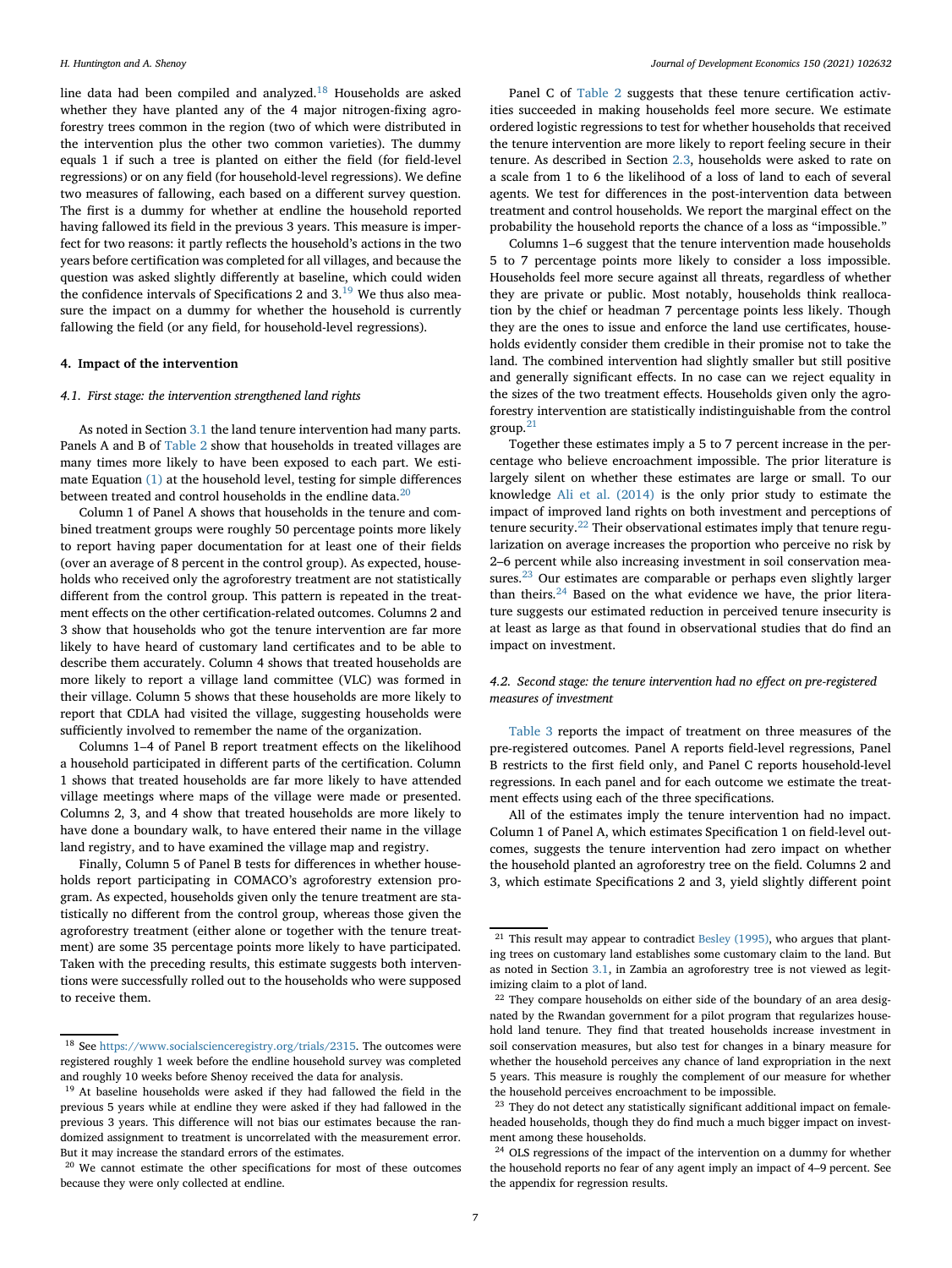<span id="page-7-0"></span>

| First-stage effects.           |                                                                         |            |           |              |                 |            |
|--------------------------------|-------------------------------------------------------------------------|------------|-----------|--------------|-----------------|------------|
|                                | (1)                                                                     | (2)        |           | (3)          | (4)             | (5)        |
| Panel A: Program Participation |                                                                         |            |           |              |                 |            |
|                                | Any Docu-                                                               | Heard of   |           | Can Describe | <b>VLC Ever</b> | CDLA in    |
|                                | mentation?                                                              | CLCs?      |           | CLC?         | Formed?         | Village?   |
| Tenure                         | $0.512***$                                                              | $0.338***$ |           | $0.288***$   | $0.433***$      | $0.640***$ |
|                                | (0.042)                                                                 | (0.042)    |           | (0.038)      | (0.040)         | (0.035)    |
| Agroforestry                   | 0.033                                                                   | 0.046      |           | 0.049        | 0.007           | $0.069*$   |
|                                | (0.031)                                                                 | (0.040)    |           | (0.031)      | (0.033)         | (0.040)    |
| Both                           | $0.487***$                                                              | $0.327***$ |           | $0.317***$   | $0.486***$      | $0.637***$ |
|                                | (0.043)                                                                 | (0.041)    |           | (0.036)      | (0.033)         | (0.037)    |
| Control Mean                   | 0.08                                                                    | 0.20       |           | 0.12         | 0.15            | 0.14       |
| Test: $T = AT$                 | 0.654                                                                   | 0.798      |           | 0.505        | 0.174           | 0.945      |
| Test: $A = AT$                 | 0.000                                                                   | 0.000      |           | 0.000        | 0.000           | 0.000      |
| Households                     | 2755                                                                    | 2809       |           | 2809         | 2809            | 2809       |
| Villages                       | 244                                                                     | 244        |           | 244          | 244             | 244        |
|                                | Panel B: Program Participation, cont.                                   |            |           |              |                 |            |
|                                | Mapping?                                                                | Boundary   |           | Registered   | Examine         | Did Agro   |
|                                |                                                                         | Walk?      |           | Land?        | Map?            | Program?   |
| Tenure                         | $0.541***$                                                              | $0.530***$ |           | $0.576***$   | $0.540***$      | 0.055      |
|                                | (0.033)                                                                 | (0.033)    |           | (0.031)      | (0.031)         | (0.042)    |
| Agroforestry                   | 0.029                                                                   | 0.032      |           | 0.029        | 0.035           | $0.345***$ |
|                                | (0.032)                                                                 | (0.031)    |           | (0.031)      | (0.027)         | (0.038)    |
| Both                           | $0.537***$                                                              | $0.549***$ |           | $0.581***$   | $0.522***$      | $0.379***$ |
|                                | (0.032)                                                                 | (0.034)    |           | (0.033)      | (0.034)         | (0.035)    |
| Control Mean                   | 0.08                                                                    | 0.08       |           | 0.10         | 0.07            | 0.22       |
| Test: $T = AT$                 | 0.915                                                                   | 0.609      |           | 0.877        | 0.658           | 0.000      |
| Test: $A = AT$                 | 0.000                                                                   | 0.000      |           | 0.000        | 0.000           | 0.340      |
| Households                     | 2809                                                                    | 2809       |           | 2809         | 2809            | 2809       |
| Villages                       | 244                                                                     | 244        |           | 244          | 244             | 244        |
|                                | (1)                                                                     | (2)        | (3)       | (4)          | (5)             | (6)        |
|                                | Panel C: Perceptions of Tenure Security (Field-Level, First Field Only) |            |           |              |                 |            |
|                                | Other HHs                                                               | Elites     | Neighbor  | Family       | Chief           | Vill.      |
|                                |                                                                         |            | Vill.     |              |                 | Headman    |
| Tenure                         | $0.065**$                                                               | $0.047*$   | $0.054**$ | $0.060*$     | $0.067**$       | $0.071***$ |
|                                | (0.028)                                                                 | (0.027)    | (0.025)   | (0.031)      | (0.029)         | (0.026)    |
| Agroforestry                   | $-0.007$                                                                | $-0.023$   | 0.003     | $-0.006$     | 0.013           | 0.000      |
|                                | (0.025)                                                                 | (0.026)    | (0.023)   | (0.028)      | (0.029)         | (0.023)    |
| Both                           | $0.046*$                                                                | 0.015      | 0.034     | $0.048*$     | $0.043*$        | $0.042*$   |
|                                | (0.026)                                                                 | (0.025)    | (0.024)   | (0.029)      | (0.026)         | (0.024)    |
| Control Mean <sup>a</sup>      | 0.78                                                                    | 0.80       | 0.78      | 0.75         | 0.72            | 0.77       |
| Test: $T = AT$                 | 0.520                                                                   | 0.248      | 0.467     | 0.725        | 0.396           | 0.297      |
| Test: $A = AT$                 | 0.052                                                                   | 0.144      | 0.211     | 0.067        | 0.269           | 0.087      |
| Fields                         | 2760                                                                    | 2760       | 2760      | 2759         | 2759            | 2760       |
| Villages                       | 244                                                                     | 244        | 244       | 244          | 244             | 244        |

*Note:* "CLC" stands for customary land certificate, the paper documentation of customary rights distributed through the intervention. "VLC" stands for village land committee, a committee empowered to mediate land disputes. "CDLA" stands for Chipata District Land Alliance, the organization that did the land tenure intervention. The first outcome, a dummy for whether the household reports having paper documentation for any of its fields, excludes 54 households that rent all of their fields. For Panel C we estimate ordered logit regressions and report the effect of treatment on the marginal probability the household reports encroachment by the actor to be "impossible." The row "control mean" gives the mean in the control group at endline. The tests are for whether the Tenure coefficient and the Agroforestry coefficient differ from the combined treatment. All standard errors are clustered by village (the unit of randomization). <sup>a</sup> Fraction of households in the control group reporting that encroachment is "impossible."

<span id="page-7-1"></span>estimates, but all are small and statistically insignificant. By contrast, the agroforestry intervention made households 13 to 16 percentage points more likely to plant a tree, depending on the specification. And households that received both the agroforestry and tenure intervention planted trees at a similar rate to those who received the agroforestry intervention alone. The row labeled " $p(Both = Agroforestry)$ " gives the p-value of the test for equality between the two treatment effects. In no case can we reject that they are identical. Taken together these results suggest the tenure intervention had no impact either by itself or when combined with the agroforestry intervention.

Columns 4–9 suggest that it likewise had no significant impact on whether the household fallowed its field in the prior 3 years or is currently fallowing the field. And although the combined intervention seems to have a significant effect on whether the household is currently fallowing (Columns 7–9), this is likely a statistical fluke driven by uncorrected multiple inference. The combined intervention has no comparable statistically significant estimate in Columns 7–9 of Panel C. It likewise has no effect in any specification on the dummy for whether the field was fallowed in the past 3 years. And there is no obvious explanation for why land tenure only increases fallowing when combined with agroforestry training.

Panels B and C run similar regressions restricting the sample to the household's first field and aggregating all outcomes by household (see Section [3.2](#page-4-11) for an explanation of why we verify the results after mak-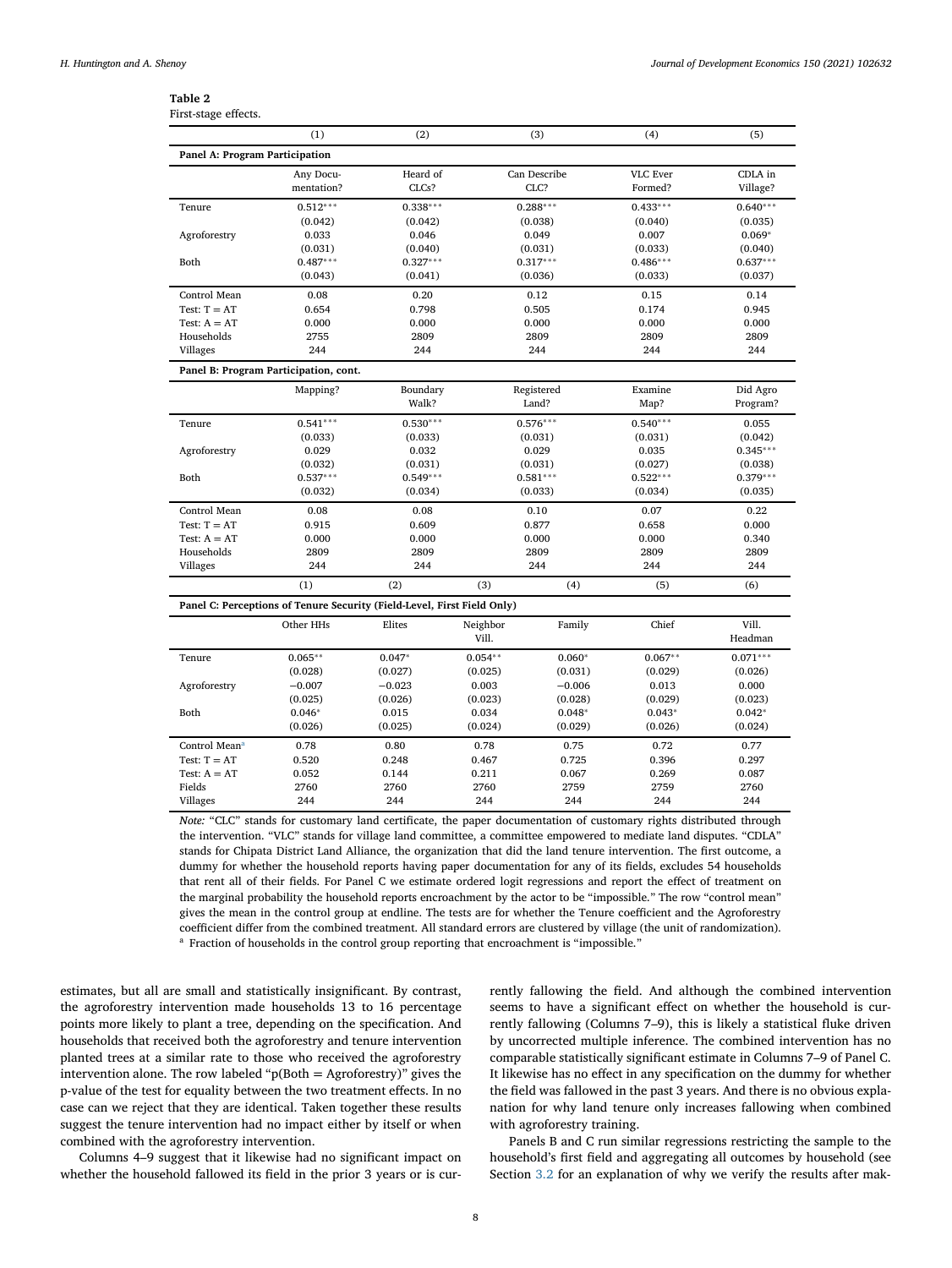Treatment effect on key outcomes.

<span id="page-8-0"></span>

|                                   |            | Agroforestry on Field |            | Has Fallowed Field |             |          | <b>Currently Fallowing Field</b> |             |           |
|-----------------------------------|------------|-----------------------|------------|--------------------|-------------|----------|----------------------------------|-------------|-----------|
|                                   | (1)        | (2)                   | (3)        | (4)                | (5)         | (6)      | (7)                              | (8)         | (9)       |
| A. Field-Level                    |            |                       |            |                    |             |          |                                  |             |           |
| Tenure                            | $-0.000$   | 0.002                 | 0.012      | $-0.017$           | 0.001       | $-0.001$ | $-0.007$                         | 0.002       | 0.017     |
|                                   | (0.016)    | (0.022)               | (0.020)    | (0.013)            | (0.015)     | (0.017)  | (0.009)                          | (0.001)     | (0.012)   |
| Agroforestry                      | $0.132***$ | $0.164***$            | $0.166***$ | $-0.028**$         | $-0.014$    | $-0.004$ | $-0.008$                         | 0.002       | 0.014     |
|                                   | (0.017)    | (0.023)               | (0.024)    | (0.012)            | (0.012)     | (0.016)  | (0.010)                          | (0.001)     | (0.011)   |
| Both                              | $0.139***$ | $0.151***$            | $0.142***$ | $-0.020$           | $-0.000$    | $-0.007$ | 0.003                            | $0.003**$   | $0.020*$  |
|                                   | (0.016)    | (0.022)               | (0.022)    | (0.013)            | (0.013)     | (0.018)  | (0.011)                          | (0.002)     | (0.012)   |
| <b>Baseline Outcome</b>           |            | $\mathbf X$           |            |                    | $\mathbf X$ |          |                                  | $\mathbf X$ |           |
| <b>Field FEs</b>                  |            |                       | X          |                    |             | X        |                                  |             | X         |
| <b>Baseline Mean</b>              | .047       | .047                  | .047       | .051               | .051        | .051     | .045                             | .045        | .045      |
| $p(Both = Agroforestry)$          | .706       | .563                  | .342       | .452               | .224        | .875     | .276                             | .443        | .337      |
| $p(Both = Tenure)$                | 0.000      | 0.000                 | 0.000      | 0.798              | 0.946       | 0.752    | 0.300                            | 0.441       | 0.623     |
| Fields                            | 7258       | 4210                  | 4210       | 6694               | 4079        | 4079     | 7173                             | 4250        | 4250      |
| Clusters                          | 244        | 242                   | 242        | 244                | 241         | 241      | 244                              | 242         | 242       |
| B. Field-Level (First Field Only) |            |                       |            |                    |             |          |                                  |             |           |
| Tenure                            | $-0.005$   | 0.007                 | 0.022      | 0.000              | 0.021       | 0.017    |                                  |             |           |
|                                   | (0.031)    | (0.035)               | (0.034)    | (0.015)            | (0.020)     | (0.024)  |                                  |             |           |
| Agroforestry                      | $0.245***$ | $0.285***$            | $0.279***$ | $-0.015$           | $-0.008$    | $-0.006$ |                                  |             |           |
|                                   | (0.036)    | (0.046)               | (0.047)    | (0.013)            | (0.015)     | (0.023)  |                                  |             |           |
| Both                              | $0.254***$ | $0.242***$            | $0.223***$ | 0.011              | 0.019       | 0.004    |                                  |             |           |
|                                   | (0.032)    | (0.038)               | (0.040)    | (0.015)            | (0.018)     | (0.027)  |                                  |             |           |
| <b>Baseline Outcome</b>           |            | X                     |            |                    | $\mathbf X$ |          |                                  |             |           |
| <b>Field FEs</b>                  |            |                       | X          |                    |             | X        |                                  |             |           |
| <b>Baseline Mean</b>              | .078       | .078                  | .078       | .073               | .073        | .073     |                                  |             |           |
| $p(Both = Agroforestry)$          | .799       | .337                  | .238       | .0521              | .103        | .721     |                                  |             |           |
| $p(Both = Tenure)$                | 0.000      | 0.000                 | 0.000      | 0.503              | 0.916       | 0.645    |                                  |             |           |
| Fields                            | 2613       | 1806                  | 1806       | 2569               | 1786        | 1786     |                                  |             |           |
| Clusters                          | 244        | 239                   | 239        | 244                | 239         | 239      |                                  |             |           |
| C. Household-Level                |            |                       |            |                    |             |          |                                  |             |           |
| Tenure                            | $-0.007$   | 0.003                 | 0.009      | $-0.020$           | $-0.006$    | $-0.015$ | $-0.017$                         | $-0.017$    | $-0.034$  |
|                                   | (0.040)    | (0.038)               | (0.035)    | (0.022)            | (0.024)     | (0.028)  | (0.022)                          | (0.023)     | (0.032)   |
| Agroforestry                      | $0.305***$ | $0.303***$            | $0.304***$ | $-0.043**$         | $-0.040**$  | $-0.029$ | $-0.013$                         | $-0.008$    | $-0.021$  |
|                                   | (0.042)    | (0.042)               | (0.042)    | (0.018)            | (0.019)     | (0.025)  | (0.022)                          | (0.023)     | (0.030)   |
| Both                              | $0.319***$ | $0.305***$            | $0.287***$ | $-0.029$           | $-0.022$    | $-0.041$ | 0.002                            | 0.008       | $-0.007$  |
|                                   | (0.038)    | (0.038)               | (0.040)    | (0.019)            | (0.021)     | (0.029)  | (0.024)                          | (0.024)     | (0.030)   |
| <b>Baseline Outcome</b>           |            | X                     |            |                    | X           |          |                                  | X           |           |
| <b>Field FEs</b>                  |            |                       | X          |                    |             | X        |                                  |             | X         |
| <b>Baseline Mean</b>              | .11        | .11                   | .11        | .098               | .098        | .098     | $\cdot$ 1                        | $\cdot$     | $\cdot$ 1 |
| $p(Both = Agroforestry)$          | .737       | .973                  | .699       | .365               | .292        | .677     | .493                             | .489        | .603      |
| $p(Both = Tenure)$                | 0.000      | 0.000                 | 0.000      | 0.673              | 0.481       | 0.402    | 0.393                            | 0.275       | 0.368     |
| Households                        | 2760       | 2342                  | 2342       | 2732               | 2297        | 2297     | 2761                             | 2356        | 2356      |
| Clusters                          | 244        | 242                   | 242        | 244                | 242         | 242      | 244                              | 242         | 242       |

*Note:* The row "baseline mean" gives the mean across the entire pre-intervention sample. As the "currently fallowing" variable cannot be defined for the first field (see text) Columns 7–9 of Panel B are left blank. The sample sizes vary across some specifications because either baseline data are not available for all households (those randomly added at endline), or because some outcomes are missing while others are not. It is not possible to define a single sample that works for all outcomes because those who report "Currently Fallowing Field" are not asked whether they have fallowed the field in the past 3 years. Standard errors are clustered by village (the unit of randomization).

ing this restriction). Since enumerators generally did not ask first about currently fallow fields there is too little variation in the dependent variable to estimate first-field regressions for that outcome. None of these variations in sample definition or specification makes much difference in the results.

It is hard to look at the broad pattern of estimates in [Table 3](#page-8-0) and infer that the tenure intervention had the sort of transformative impact found in observational studies.[25](#page-8-1) The 95 percent confidence intervals rule out a greater than 1 percentage point increase in fallowing (based on field-level estimates) and a 2 to 3 percentage point increase at the household-level. We can likewise rule out anything greater than a 3.2

percentage point increase in agroforestry in the field-level estimates, far below our estimates of the impact of the agroforestry intervention. Even if the true impact of tenure security is slightly positive, it is small compared to the direct impact of relaxing constraints.[26](#page-8-2)

# *4.3. There is no evidence of larger effects on fearful households*

One might wonder if the estimates of Section [4.2](#page-6-8) measure the treatment effect on the wrong subpopulation. A land tenure intervention might mainly affect households who felt insecure at baseline. It is possible that the average effects in [Table 3](#page-8-0) drown out a large heterogeneous effect.

<span id="page-8-1"></span> $^\mathrm{25}$  In some specifications the agroforestry intervention has a negative effect on one measure of fallowing. Given that the effect is absent in other specifications and when tested on the alternative measure of fallowing, this too is likely a statistical fluke.

<span id="page-8-2"></span><sup>26</sup> [Appendix A.3](#page-14-18) presents 95% confidence intervals for all of the estimates of [Table 3.](#page-8-0)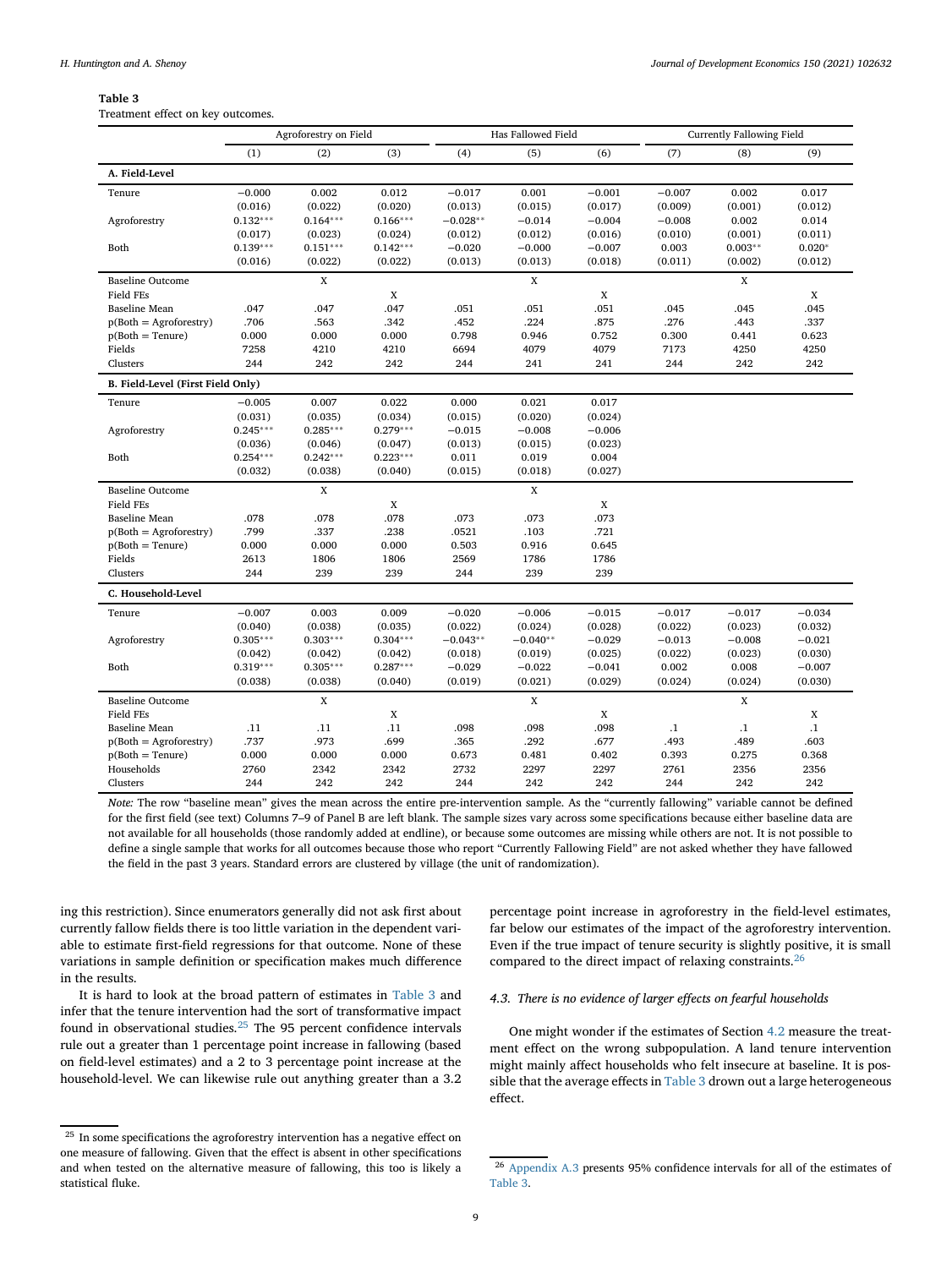No Evidence of Larger Effects on Households Fearful at Baseline (The Household is the Unit of Analysis).

<span id="page-9-0"></span>

|                            |            | Has Fallowed Any Field<br>Currently Fallowing Any Field<br>Agroforestry, Any Field |            |           |           |          |          |          |          |
|----------------------------|------------|------------------------------------------------------------------------------------|------------|-----------|-----------|----------|----------|----------|----------|
|                            | (1)        | (2)                                                                                | (3)        | (4)       | (5)       | (6)      | (7)      | (8)      | (9)      |
| Tenure                     | 0.013      | 0.017                                                                              | 0.022      | $-0.000$  | 0.002     | 0.017    | $-0.015$ | $-0.018$ | $-0.038$ |
|                            | (0.046)    | (0.041)                                                                            | (0.041)    | (0.030)   | (0.030)   | (0.036)  | (0.027)  | (0.028)  | (0.036)  |
| Agroforestry               | $0.315***$ | $0.316***$                                                                         | $0.316***$ | $-0.046*$ | $-0.045*$ | $-0.026$ | $-0.003$ | $-0.005$ | $-0.020$ |
|                            | (0.051)    | (0.048)                                                                            | (0.049)    | (0.024)   | (0.024)   | (0.031)  | (0.029)  | (0.029)  | (0.035)  |
| Both                       | $0.335***$ | $0.316***$                                                                         | $0.287***$ | $-0.006$  | $-0.003$  | $-0.017$ | 0.026    | 0.022    | $-0.016$ |
|                            | (0.046)    | (0.043)                                                                            | (0.048)    | (0.026)   | (0.026)   | (0.037)  | (0.031)  | (0.031)  | (0.036)  |
| Fear (Baseline)            | $0.066*$   | $0.073*$                                                                           | 0.046      | 0.005     | 0.001     | $-0.004$ | 0.011    | 0.010    | $-0.048$ |
|                            | (0.038)    | (0.039)                                                                            | (0.044)    | (0.024)   | (0.024)   | (0.030)  | (0.029)  | (0.030)  | (0.044)  |
| Tenure $\times$ Fear       | $-0.028$   | $-0.028$                                                                           | $-0.026$   | $-0.017$  | $-0.021$  | $-0.080$ | 0.001    | 0.003    | 0.006    |
|                            | (0.060)    | (0.059)                                                                            | (0.062)    | (0.038)   | (0.038)   | (0.050)  | (0.040)  | (0.040)  | (0.055)  |
| Agroforestry $\times$ Fear | $-0.030$   | $-0.031$                                                                           | $-0.027$   | 0.013     | 0.010     | $-0.006$ | $-0.008$ | $-0.007$ | 0.000    |
|                            | (0.052)    | (0.053)                                                                            | (0.061)    | (0.034)   | (0.033)   | (0.041)  | (0.039)  | (0.039)  | (0.059)  |
| Both $\times$ Fear         | $-0.049$   | $-0.030$                                                                           | $-0.002$   | $-0.037$  | $-0.040$  | $-0.050$ | $-0.037$ | $-0.032$ | 0.021    |
|                            | (0.057)    | (0.058)                                                                            | (0.067)    | (0.034)   | (0.034)   | (0.046)  | (0.043)  | (0.043)  | (0.057)  |
| <b>Baseline Outcome</b>    |            | X                                                                                  |            |           | X         |          |          | X        |          |
| Household FEs              |            |                                                                                    | X          |           |           | X        |          |          | X        |
| <b>Baseline Mean</b>       | .11        | .11                                                                                | .11        | .098      | .098      | .098     | $\cdot$  | $\cdot$  | $\cdot$  |
| $p(Both = Agroforestry)$   | .701       | .999                                                                               | .605       | .0918     | .0854     | .81      | .332     | .367     | .894     |
| Households                 | 2355       | 2342                                                                               | 2342       | 2330      | 2297      | 2297     | 2356     | 2356     | 2356     |
| Clusters                   | 242        | 242                                                                                | 242        | 242       | 242       | 242      | 242      | 242      | 242      |

*Note:* "Fear" is a dummy for whether the household thought encroachment on any field likely at baseline. The row "baseline mean" gives the mean in the entire pre-intervention sample. See the note of [Table 3](#page-8-0) for an explanation of why samples vary across specification. Standard errors are clustered by village (the unit of randomization).

[Table 4,](#page-9-0) which adds interaction terms to the household-level specifications in Panel C of [Table 3,](#page-8-0) do not support this hypothesis. We test for whether the interaction of the treatment effects and a dummy for whether the household thought encroachment on any of its fields by any agent to be likely. None of the interaction terms are significant, and the signs of the point estimate imply the tenure intervention had a smaller (or even a negative) effect on some outcomes. In unreported regressions we confirm that these results are no different when we test them at the level of the field.

We also run these tests for a host of alternative definitions of baseline insecurity: dummies for reporting encroachment likely for each of the six sources of risk, the index from ordered logit regressions of baseline perceptions on baseline characteristics (e.g. tribe, previous land disputes), the predicted insecurity from those ordered logit regressions, and several aggregations of these measures. We find that the resulting interaction coefficients are significant at essentially the rate expected by chance (and where coefficients are significant they are generally of the wrong sign).

# <span id="page-9-5"></span>*4.4. There is no impact on other measures of investment or labor allocations*

One might also wonder if the null results of Section [4.2](#page-6-8) are driven by the type of investment we study. [Fenske \(2011\)](#page-14-6) finds in a meta-analysis that studies of tenure and investment that focus on discrete investments generally have larger p-values. Column 1 of [Table 5.](#page-14-18)A estimates Equation [\(1\)](#page-4-10) on the fraction of fields that the household has fallowed. This continuous measure of fallowing still shows no effect.<sup>[27](#page-9-1)</sup> Another possible critique is that fallowing and agroforestry are large investments unlikely to be affected by any intervention. Though it is precisely such large, long-term investments that tenure insecurity most strongly discourages, we also test whether a smaller investment—fertilizer use—is affected by the intervention. Columns 2 and 3 of [Table 5.](#page-14-18)A suggest neither a dummy for positive fertilizer use nor the total kilograms of fertilizer used are affected by any of the treatments. $^{28}$  $^{28}$  $^{28}$ 

As noted in Section [2.1,](#page-1-1) several prior observational studies have focused on the effect of tenure on labor allocation rather than investment. [Field \(2007\)](#page-14-3) finds that urban households granted deeds to their homes allocate more labor to market work and less to guarding their homes. [De Janvry et al. \(2015\)](#page-14-5) and [Valsecchi \(2014\)](#page-14-8) find that households exposed to a certification program in Mexico were more likely to migrate. But Columns 4 and 5 of [Table 5.](#page-14-18)A suggest there is no evidence that the tenure treatment induced household members to hire out as casual labor (ganyu) or migrate.

Finally, Panel B of [Table 5](#page-10-0) shows that there is no effect on a set of other investments of varying size and baseline prevalence. Households are no more likely to attempt ambitious investments like zero tillage farming than mundane ones like spreading manure.<sup>[29](#page-9-3)</sup> The non-effect on fencing (Column 4) is of special interest given [Hornbeck's \(2010\)](#page-14-19) conclusion that the diffusion of barbed wire fencing throughout the United States in the late 1800s had a transformative impact on agriculture. Though the tenure intervention created maps that set clear and commonly acknowledged boundaries to everyone's land, it does not induce farmers to build fences on those boundaries.<sup>[30](#page-9-4)</sup>

# <span id="page-9-6"></span>**5. Why do our results differ from those of the prior literature?**

#### *5.1. Differences in identification assumptions*

The key difference between our study and what came before is that it combines an experimental research design with precise measures of

<span id="page-9-1"></span><sup>&</sup>lt;sup>27</sup> The other specifications, which show similar results, are in Online [Appendix A.2.](#page-14-18)

<span id="page-9-2"></span><sup>&</sup>lt;sup>28</sup> This variable is defined to include any type of fertilizer, organic or inorganic, including manure. Column 5 of Panel B is based on a separate question that asks specifically about manure.

<span id="page-9-3"></span><sup>29</sup> The negative impact on Zero Tillage is likely a fluke that arises from not correcting for multiple inference. The other specifications reported in Online [Appendix A.2](#page-14-18) do not corroborate this estimate, which in any case has the wrong sign.

<span id="page-9-4"></span> $^{\rm 30}$  One caveat is that the culture of private property and exclusion from private land is much stronger in the U.S. than in Zambia (or other sub-Saharan African countries like Ghana). It may not be culturally salient for Zambian farmers to fence off their land. But in the same vein, that may suggest why tenure insecurity is less salient in Zambia than Westerners might expect.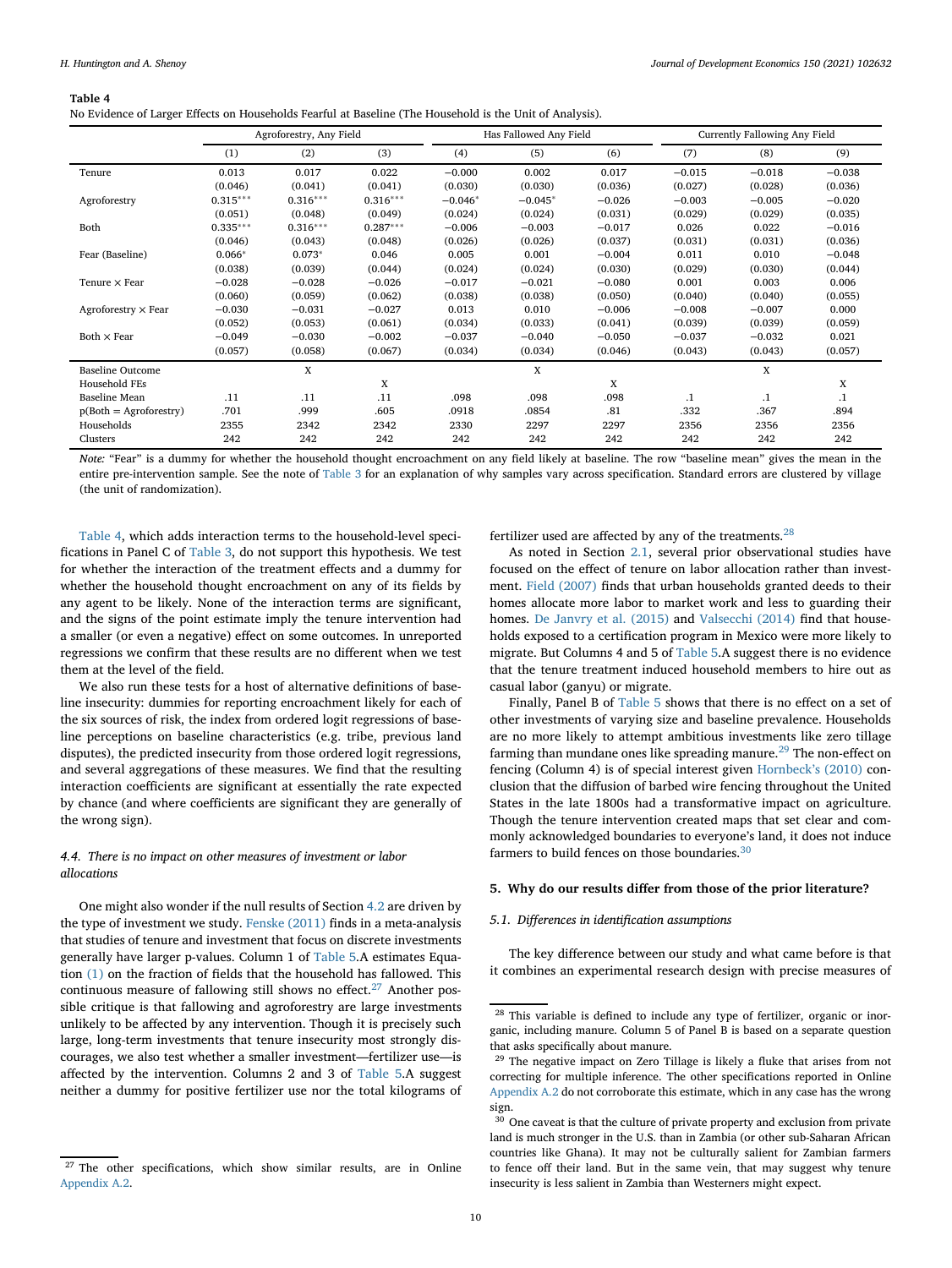<span id="page-10-0"></span>Treatment has No Effect on Other Measures of Investment or Labor Allocation (The Household is the Unit of Analysis).

|                         | (1)         | (2)          | (3)        | (4)     | (5)        |
|-------------------------|-------------|--------------|------------|---------|------------|
| Panel A                 |             |              |            |         |            |
|                         | Fraction    | Any          | Total      | Casual  | Any        |
|                         | Fallow      | Fertilizer?  | Fertilizer | Labor?  | Migration? |
| Tenure                  | $-0.008$    | $-0.015$     | $-4.964$   | 0.028   | $-0.022$   |
|                         | (0.008)     | (0.041)      | (21.561)   | (0.034) | (0.020)    |
| Agroforestry            | $-0.004$    | 0.009        | 24.919     | 0.019   | $-0.014$   |
|                         | (0.009)     | (0.035)      | (23.510)   | (0.032) | (0.018)    |
| Both                    | 0.000       | $-0.034$     | $-3.464$   | 0.014   | $-0.007$   |
|                         | (0.009)     | (0.038)      | (20.602)   | (0.032) | (0.017)    |
| <b>Baseline Outcome</b> |             |              |            |         |            |
| <b>Baseline Mean</b>    | 0.04        | 0.75         | 160.40     | 0.44    | 0.09       |
| Households              | 2748        | 2748         | 2748       | 2748    | 2748       |
| Villages                | 244         | 244          | 244        | 244     | 244        |
| Panel B                 |             |              |            |         |            |
|                         | Plant Basin | Zero Tillage | Ridging    | Fencing | Manure     |
| Tenure                  | 0.004       | $-0.048**$   | $-0.028$   | 0.003   | 0.011      |
|                         | (0.031)     | (0.024)      | (0.032)    | (0.007) | (0.034)    |
| Agroforestry            | 0.024       | $-0.040$     | 0.000      | 0.006   | 0.044      |
|                         | (0.035)     | (0.026)      | (0.034)    | (0.007) | (0.033)    |
| Both                    | 0.023       | $-0.030$     | $-0.039$   | 0.006   | $0.061*$   |
|                         | (0.032)     | (0.025)      | (0.031)    | (0.008) | (0.033)    |
| <b>Baseline Outcome</b> |             |              |            |         |            |
| Baseline Mean           | 0.19        | 0.13         | 0.91       | 0.02    | 0.29       |
| Households              | 2748        | 2748         | 2748       | 2748    | 2748       |
| Villages                | 244         | 244          | 244        | 244     | 244        |

*Note:* The row "baseline mean" gives the mean in the entire pre-intervention sample. Standard errors are clustered by village (the unit of randomization).

property rights. [Besley and Ghatak \(2010\)](#page-14-11) write that it is unusually difficult to measure the causal effect of land rights using an observational research design because such rights are not allocated at random. Any observational study must answer why some households are granted rights to their land sooner than others, and whether the reasons are orthogonal to the many other constraints and incentives that govern investment.

Compounding this challenge is that some studies cannot directly measure land rights, relying instead on proxies that partly determine land rights (e.g. political connections). That imposes a further burden on the research design beyond having exogenous variation in the proxy. It is also necessary that the proxy *only* affects investment through its effect on property rights (not unlike the assumptions needed for a valid instrument).

The vast majority of studies use cross-time variation, sometimes with proxies and sometimes with direct measures of land rights. Studies that compare within-household changes in rights [\(Besley, 1995\)](#page-14-2) or political power [\(Markussen and Tarp, 2014\)](#page-14-9) must assume whatever triggers these changes does not also allow the household to invest more. Studies that use difference-in-differences to study the roll-out of titling or certification programs [\(Field, 2007;](#page-14-3) [Valsecchi, 2014;](#page-14-8) De Jan[vry et al., 2015, e.g.\) must assume areas that received the program](#page-14-5) sooner were not also changing in other ways that made market work or out-migration more attractive. $31$  Studies that measure the differential impact of new technology for securing rights (e.g. [Hornbeck, 2010\)](#page-14-19) must make a similar assumption.

Other studies exploit some form of cross-sectional variation. Studies that rely on spatial discontinuities must assume only the strength of land rights changes at the boundary—that the boundary was not [drawn to isolate a group that invests more \(Markussen and Tarp,](#page-14-9) 2014, e.g.), or that the authorities in a long-established administrative boundary do not enact policies other than tenure regularization [\(Besley et al., 2016\)](#page-14-20). Studies that exploit variation induced by institutional quirks must assume the differences arose truly by chance. Galiani [and Schargrodsky \(2010\), who exploit variation induced by a legal dis](#page-14-21)pute against a tenure regularization program, must assume households on disputed plots are comparable to other households. Goldstein and [Udry \(2008\), whose main specification compares plots within a house](#page-14-4)hold based on the gender and political power of the plot's cultivator, requires that differences between these plots arises solely through the owner's heightened tenure security.<sup>[32](#page-10-2)</sup>

Though each assumption listed above could be plausible in certain contexts, the benefit of a randomized controlled trial is that no such assumption is necessary. The experimental estimates are unlikely to be contaminated by selection bias. They also measure the effect of a well-defined, precisely measured change in land rights. The treatment strengthened each household's right to hold and use its land, but did not give the household any right to transfer the land or use it as collateral. There is no accompanying change in power, wealth, or financial access that may alter the household's ability to invest for reasons unrelated to tenure security. The risk of expropriation is reduced without any ancillary benefit, leaving the estimates relatively pure.

<span id="page-10-1"></span><sup>&</sup>lt;sup>31</sup> [Field \(2007\)](#page-14-3) actually studies the differential impact of Peru's titling program on titled households versus those who had previously been squatters. Her identifying assumption is that the behavior of these two groups is not diverging in places that got the program sooner for reasons unrelated to land tenure.

<span id="page-10-2"></span><sup>32</sup> In [Table 8](#page-12-0) of their paper they relax this assumption for political power by holding the cultivator fixed and comparing plots that differ only in whether the fields are matrilineal. This specification requires that the matrilineal land of the politically powerful is comparable to their non-matrilineal land (or at least that the difference is similar to the difference between matrilineal and non-matrilineal land of less powerful cultivators). The authors report that the politically powerful invest more in matrilineal land relative to less powerful cultivators. They do not report a similar specification for gender.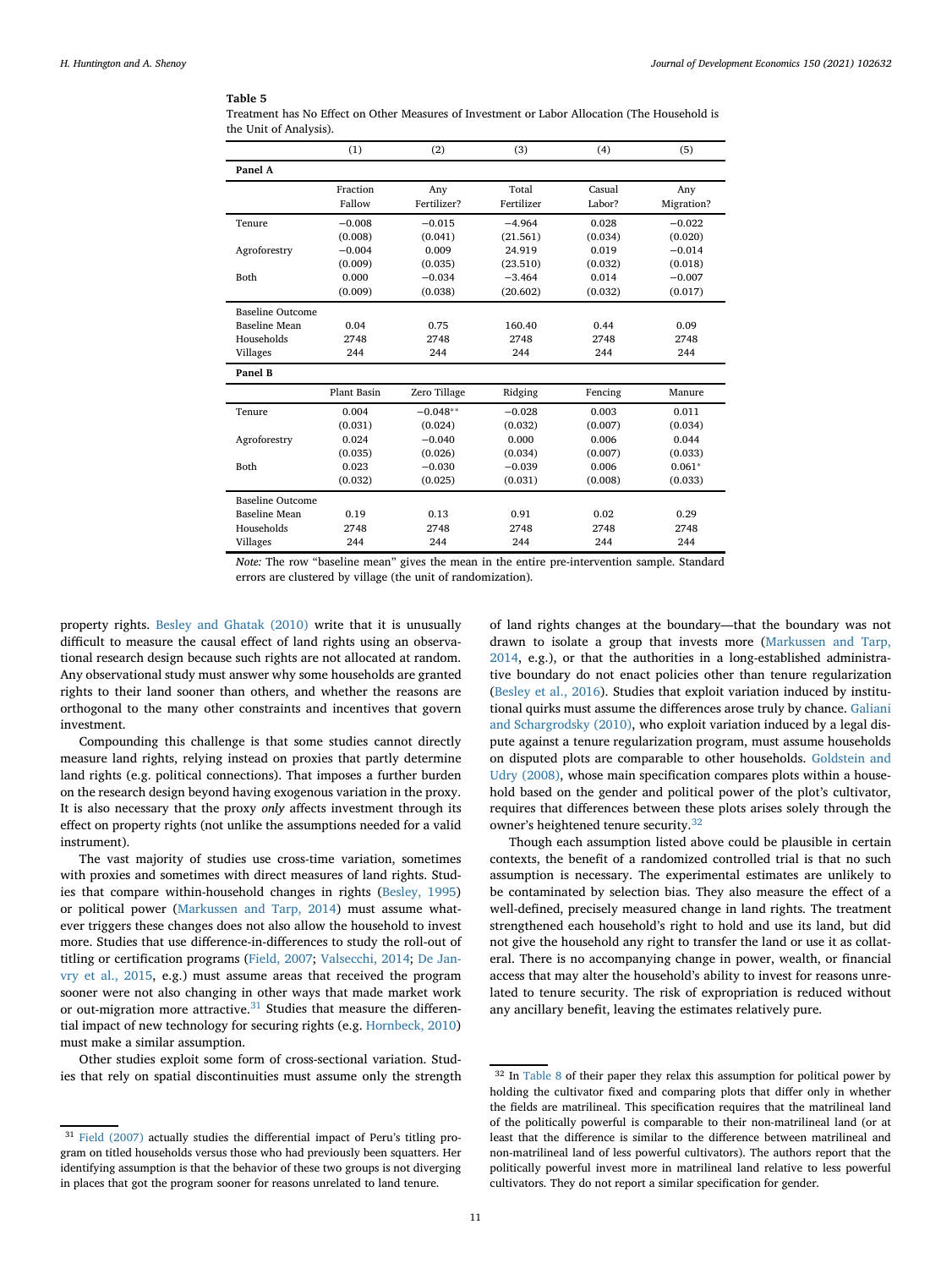# *5.2. Differences in context: is Zambia comparable to the setting of prior studies?*

Is it possible that the difference in results stems not from research design but context? One may wonder if our sample of Zambian farmers is unusual in a way that makes it uniquely unlikely a tenure intervention would have any effect. Any study context is unique; Zambian farmers live in a culture and under institutions that differ from those in, say, Ghana (studied in [Besley, 1995;](#page-14-2) [Goldstein and Udry, 2008\)](#page-14-4). But it is hard to imagine the difference is greater than that between Ghana and Communist Vietnam [\(Markussen and Tarp, 2014\)](#page-14-9) or urban Peru (Field, [2007\). Like Ghana, Zambia is a poor sub-Saharan country where farm](#page-14-3)ers have little access to inputs and finance. Their chiefs (at least in the district studied here) are hereditary, have the power to reallocate land, and enforce their decisions through a network of village headmen.<sup>[33](#page-11-0)</sup>

It is hard to claim this situation leaves households feeling far more secure in their tenure than in other studies. As explained in Section [2.2,](#page-2-3) the 1995 Land Act has amplified farmers' vulnerability. And as shown in Section [2.3,](#page-2-0) at baseline some 45 percent of households think it likely they will face encroachment in the next 3 years (either by the authorities or private actors). Though expropriation by the chief and headman is rare—at baseline roughly 2.6 percent of households report having land reallocated in the previous 3 years—it is not drastically rarer [than in other contexts. For example, the numbers reported in](#page-14-9) Markussen and Tarp (2014) imply that the comparable number in their sample is 5.9 percent. While this number is certainly higher, it is hard to argue the difference is so large that Vietnamese households face a drastically higher risk of official expropriation. And although [Ali et al. \(2014\)](#page-14-7) do not report the incidence of expropriation in their Rwandan sample, we compute using their data that roughly 2 percent of households report ever being affected by land expropriation. Only 1.7 percent of households report having a land dispute in the past year, implying at most a 5 percent chance of a dispute over 3 years.<sup>[34](#page-11-1)</sup> In our sample the number is above 20 percent, suggesting that farmers in our sample are if anything less secure than those in Rwanda.

One might also wonder if we focus on the wrong outcomes. Should security of tenure really matter for the planting of trees or the fallowing of land? In fact our primary outcomes were chosen not only because they make sense in this context (see Section [2.2\)](#page-2-3) but because they are comparable to the outcomes measured in the two observational studies done in Ghana [\(Besley, 1995;](#page-14-2) [Goldstein and Udry, 2008\)](#page-14-4), the context most similar to ours. In contrast to their studies we do not find that granting tenure security induces either investment. Section [4.4](#page-9-5) shows that outcomes used in other prior studies are equally unaffected by tenure security. Unlike [Field \(2007\)](#page-14-3) we find no impact on out-of-home labor. Unlike [Valsecchi \(2014\)](#page-14-8) and [De Janvry et al. \(2015\)](#page-14-5) we find no impact on migration. Unlike [Ali et al. \(2014\)](#page-14-7) we find no impact on the uptake of any soil conservation measures (e.g. ridging or zero tillage planting). And though [Hornbeck \(2010\)](#page-14-19) studies the impact rather than the uptake of barbed wire fencing, his results suggest households would derive huge benefits from fencing off their land. Yet creating commonly acknowledged boundaries in a village does not induce households to put fences around their land.

One final concern is that strengthening tenure has no impact in our study because households face substantial other constraints to investment. As suggested in Section [2.1,](#page-1-1) our design addresses this concern by cross-randomizing tenure security with the agroforestry extension. The extension by itself has a large and significant effect on the takeup of agroforestry. That suggests the training and seedlings provided by COMACO alleviated all binding financial and technical constraints for some 30 percent of households (see [Table 3.](#page-14-18)C). But tenure certification did not induce any additional households to take up agroforestry, suggesting tenure insecurity was never a barrier to investment.

# *5.3. Applying the research designs of observational studies yields estimates similar to the prior literature*

What would we have concluded about the effect of tenure security on investment had we used an observational research design naively similar to those discussed in Section [5.1?](#page-9-6) Suppose we discard the experimental variation by restricting our sample to villages assigned to receive the tenure and combined treatments. As noted in Sections [3.1 and 4.1,](#page-3-3) by the time of the endline survey all treated villages had undergone certification but not all households had received paper certificates. Define two new measures of land rights: a field-level dummy for whether the household has paper documentation for the field, and a village-level dummy for whether at least half of the fields in the village have documentation. [Table 6](#page-12-1) shows that even after controlling for household and year fixed-effects, several of our key outcomes are positively correlated with the two certification dummies. The odd-numbered columns show that applying a design based on withinhousehold changes in rights yields estimates orders of magnitude larger than those estimated using experimental variation. The even-numbered columns, meant to mimic a phased certification program, yield similar estimates. The observational estimates for "Has Fallowed" in the past 5 years are particularly large, lying well outside the confidence intervals of the household-level experimental estimates in [Table 3.](#page-8-0)

Rather than studying the phased introduction of a certification program, consider studying changes in the household's political connections. To purge the experimental variation we restrict the sample to villages in the control group. But since this yields a small sample, we also use households surveyed in the non-study chiefdom of Saili. All of these households received the agroforestry extension, but there was no tenure certification program. We define dummies for whether the household is related to the chief or the village head. We test for whether, after controlling for village-year fixed effects, within-household changes in relationship status significantly predict household-level changes in investment. [Table 7](#page-12-2) shows that being related to the village head is positively correlated with two measures of fallowing. $35$  The observational estimates for "Currently Fallowing" lie outside the confidence intervals of the household-level estimates in [Table 3.](#page-8-0) And as we show in Online [Appendix A.4.2,](#page-14-18) there is no evidence that any treatment had a differential impact on households with political connections. That suggests changes in political connections can be correlated with changes in investment even when these connections have no bearing on how a household reacts to a randomized tenure intervention.

Unfortunately our survey does not separately ask each member of the household about political connections, making it impossible to test whether, after controlling for household fixed-effects, variation in the political power of an individual predicts differences in how they manage their field. But we can run such a test on gender. Since this research design does not rely on cross-time variation we use baseline data for the entire study sample. We define dummies for whether the plot is managed by a woman and whether it is jointly managed by the head of household and his or her spouse. We regress the field-level outcomes studied earlier on these two dummies, controlling for household fixed-

<span id="page-11-0"></span><sup>33</sup> At the time of writing there is one unpublished observational study specifically on Zambia. [Dillon and Voena \(2018\)](#page-14-22) use ethnicity as an instrument for the inheritance rights of widows. Their research design shows results similar to those of observational studies in other contexts. As the study is unpublished we do not discuss it at length, but the similarity of its results to prior work suggests there is nothing about the Zambian context that would drive our results.

<span id="page-11-1"></span><sup>&</sup>lt;sup>34</sup> The upper bound arises from assuming the chance of a dispute in any year is independent of whether there was a dispute in the previous year. Since there is almost certainly a positive serial correlation, the true number would likely be smaller.

<span id="page-11-2"></span> $^{35}$  In unreported regressions we show that breaking out immediate and nonimmediate relations, as in [Markussen and Tarp \(2014\),](#page-14-9) makes little difference.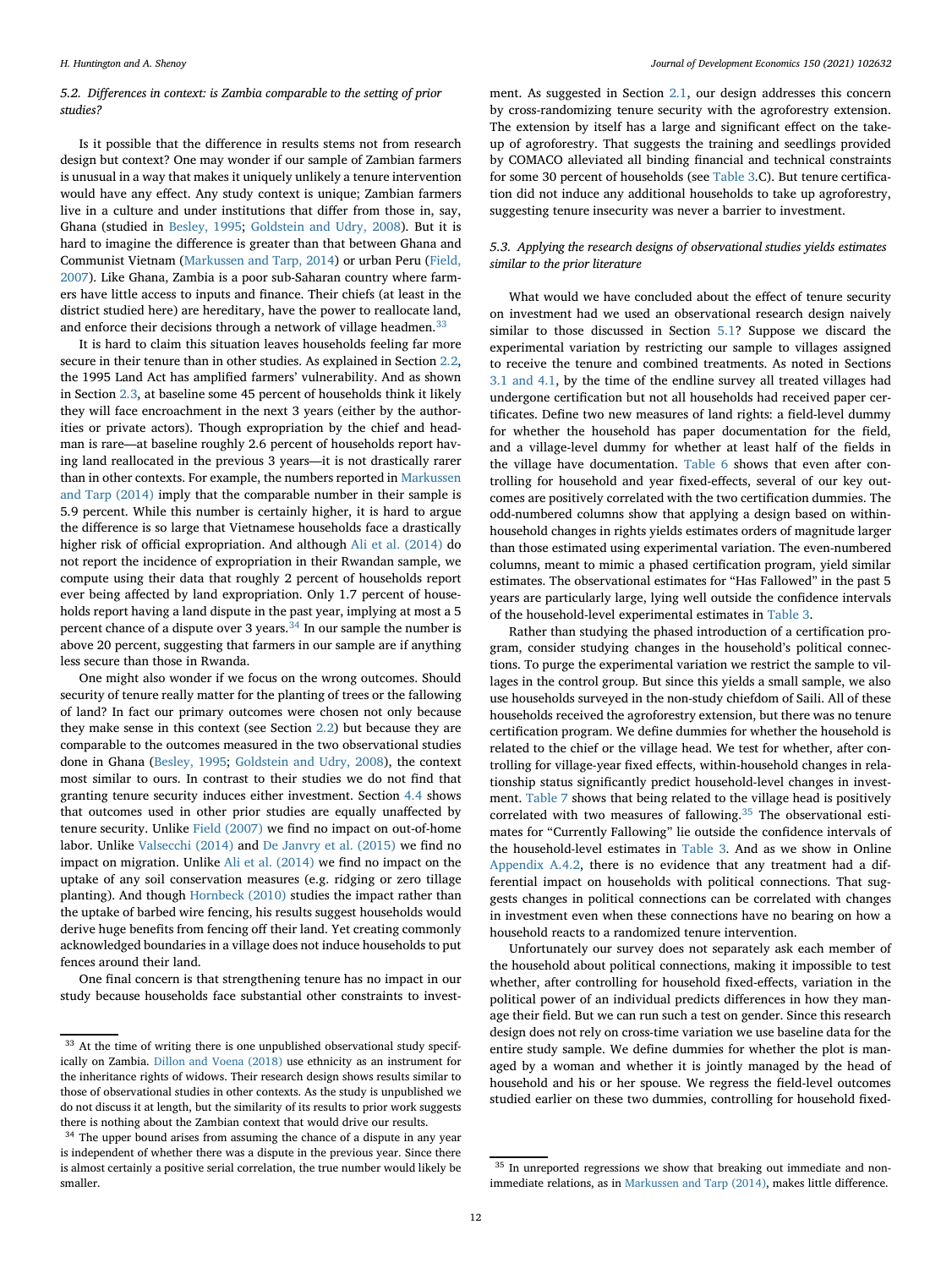Replicating observational designs: Difference-in-Differences.

<span id="page-12-1"></span>

|                      | Currently Fallow |          |            | Has Fallowed | Agroforestry |         |
|----------------------|------------------|----------|------------|--------------|--------------|---------|
|                      | (1)              | (2)      | (3)        | (4)          | (5)          | (6)     |
| Household Documented | $0.014*$         |          | $0.045***$ |              | $0.049**$    |         |
|                      | (0.007)          |          | (0.015)    |              | (0.020)      |         |
| Village Documented   |                  | $0.016*$ |            | $0.050***$   |              | 0.038   |
|                      |                  | (0.008)  |            | (0.018)      |              | (0.024) |
| Household FEs        | X                | X        | X          | X            | X            | X       |
| Year FEs             | X                | X        | X          | X            | X            | X       |
| Fields               | 7158             | 7372     | 6703       | 6884         | 7137         | 7382    |
| Households           | 489              | 500      | 458        | 467          | 484          | 495     |
| Villages             | 123              | 123      | 123        | 123          | 123          | 123     |

*Note:* Standard errors are clustered by village. Sample restricted to villages that received the tenure certification.

| anı |
|-----|
|     |

Replicating observational designs: Political power.

<span id="page-12-2"></span>

|                         | (1)<br><b>Currently Fallowing</b> | (2)<br><b>Fraction Fallow</b> | (3)<br>Has Fallowed | (4)<br>Agroforestry |
|-------------------------|-----------------------------------|-------------------------------|---------------------|---------------------|
| Related to Village Head | $0.044*$                          | $0.025**$                     | 0.029               | $-0.002$            |
|                         | (0.025)                           | (0.011)                       | (0.028)             | (0.035)             |
| Related to Chief        | $-0.013$                          | 0.001                         | 0.023               | 0.008               |
|                         | (0.026)                           | (0.012)                       | (0.030)             | (0.039)             |
| Household FEs           | X                                 | X                             | X                   | X                   |
| Village-Time FEs        | X                                 | X                             | X                   | X                   |
| Households              | 2526                              | 2526                          | 2493                | 2517                |
| Villages                | 105                               | 105                           | 105                 | 105                 |

*Note:* Standard errors are clustered by village. Sample restricted to control group and adjacent, non-experimental chiefdom.

**Table 8** Replicating observational designs: Plot manager within a household.

<span id="page-12-0"></span>

|                 | (1)<br>Currently Fallow | (2)<br>Has Fallowed | (3)<br>Agroforestry |
|-----------------|-------------------------|---------------------|---------------------|
| Female-Managed  | $-0.063**$              | $-0.015$            | $-0.037$            |
|                 | (0.028)                 | (0.028)             | (0.033)             |
| Jointly-Managed | $-0.005$                | 0.028               | $-0.070**$          |
|                 | (0.019)                 | (0.028)             | (0.031)             |
| Household FEs   | x                       | x                   | x                   |
| Fields          | 7145                    | 6696                | 7065                |
| Households      | 2825                    | 2714                | 2747                |
| Villages        | 244                     | 244                 | 244                 |

*Note:* Sample restricted to baseline data. Standard errors are clustered by village.

effects.<sup>[36](#page-12-3)</sup> Column 1 of [Table 8](#page-12-0) shows that, by one measure, fields managed by women are significantly less likely fallowed. Column 3 implies that fields jointly managed by the head and spouse are significantly less likely to be planted with agroforestry trees than plots managed by a man alone. The absolute values of these estimates lie well outside the confidence intervals of our experimental field-level estimates.

These regressions suggest that when we apply several common observational designs to our study sample we find results similar to the prior literature. Households that receive certification sooner or are closer to political leaders are more likely to invest. Plots managed by women (singly or jointly with their spouses) are less likely to invest.

These results by themselves cannot be taken as proof that the prior studies are biased. It is possible the policies studied previously, for example, are rolled out differently. Rather, these regressions show that our study sample is similar enough to those studied previously to

exhibit the same key correlations. That makes it more likely our experimental results are not a fluke driven by an unusual study context. It also shows that patterns like these—more investment by men and by the politically powerful—can arise even in a context where an exogenous improvement in land rights has no impact on investment.

# *5.4. Other recent experimental work*

As noted in the introduction, the only prior experimental test of the tenure hypothesis is a recently published study of a randomized program in Benin [\(Goldstein et al., 2018\)](#page-14-10). The authors find small but statistically significant effects on two outcomes: a 1.7 percentage point increase in the planting of trees, and a 2.4 percentage point increase in the planting of perennial plants. They find no effect on land fallowing, labor, or the use of inputs.[37](#page-12-4) We cannot test for an effect on their perennial crop indicator, as the study does not specify which crops are perennial or what additional costs make these crops unappealing when land tenure is insecure. On other outcomes their study largely agrees with ours, with the only difference being the significant impact on tree planting.

It is difficult to pinpoint why [Goldstein et al. \(2018\)](#page-14-10) find significant effects on tree planting but we do not.<sup>[38](#page-12-5)</sup> The study does not discuss the pre-existing source of tenure insecurity in Benin or the impact of the intervention on perceived tenure security. It is difficult to gauge whether farmers in Benin or Zambia face a more acute expropriation risk, or whether the Benin intervention had a bigger effect on perceptions of tenure security.

<span id="page-12-3"></span><sup>36</sup> By construction we cannot define the fraction of fields left fallow in a fieldlevel regression.

<span id="page-12-4"></span><sup>&</sup>lt;sup>37</sup> The effect sizes on these are 0.4 percentage points for fallowing, 4.5 days per hectare (compared to a control mean of 108) for labor, and 1.8 percentage points for use of fertilizers or high-yielding seeds.

<span id="page-12-5"></span><sup>&</sup>lt;sup>38</sup> The closest analog to their 1.7 percentage point effect is our Specification 1 in Panels A and B of [Table 3,](#page-8-0) which show points estimates of 0 or -0.5 percentage points.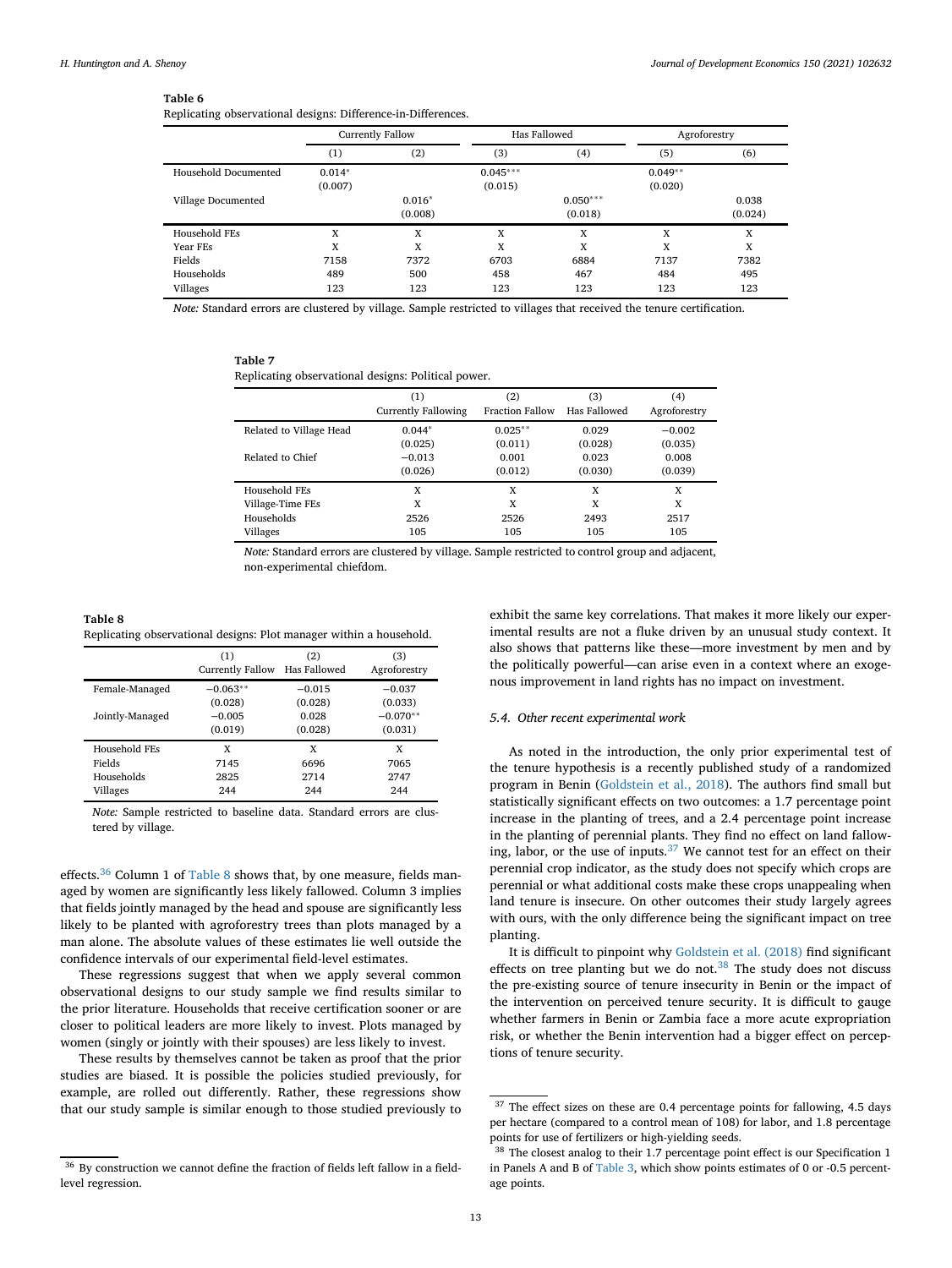One difference between the interventions is the authority under which tenure is recognized. The Benin intervention certified tenure under the authority of the central government, whereas the intervention studied here certified tenure under the authority of chiefs. The type of certifying authority may affect how households perceive the intervention or whether households think themselves better protected against some threats than others. But [Table 2.](#page-14-18)C shows similar improvements in perceived security against all threats, cutting against this latter hypothesis. Still, we cannot rule out some unmeasured difference in how the intervention is perceived.

Another difference is the selection of the study sample of villages. Our sample frame was the set of all villages within four chiefdoms that were willing to participate and accessible to survey enumerators. Villages within this frame were randomly selected for the study (see Section [3\)](#page-3-4). The government intervention studied by Goldstein et al. (2018) [was randomized across a national sample chosen based on a](#page-14-10) "poverty index, potential for commercial activities, regional market integration, local interest in promoting gender equality," and a few other criteria. If some households value tenure security more than others, the difference in samples might induce different results.

One final difference is that unlike the intervention we study, which confers only tenure security, the Benin intervention provides fully transferable land rights that could be upgraded to formal land titles. Though the transferable land certificates had not yet been distributed at the time of their intervention, it is possible that the prospect of getting a transferable right makes households more willing to invest and better able to get loans.

That said, the most important lesson from this comparison is that the estimates of [Goldstein et al. \(2018\)](#page-14-10) are in magnitude somewhat closer to ours than to much of the observational literature. Though they find statistically significant impacts on tree planting, the point estimates imply treated households are 1.7 percentage points more likely to plant. These impacts are an order of magnitude smaller than those of the observational work that preceded it.

# **6. Discussion and conclusion**

# *6.1. Why does tenure security have no impact?*

A model whose prediction goes unmet is probably based on a questionable assumption. But the tenure hypothesis seems so basic that it may be hard to spot any assumptions beyond the two we have shown to hold in our context. Households do fear expropriation, and land certificates do make them less fearful. $3<sup>9</sup>$ 

But the tenure hypothesis makes one implicit assumption that often goes unquestioned: that households weigh expropriation risk when deciding whether to invest. Basic though it may seem, this assumption is at odds with what households report in focus groups held after the endline survey. The facilitators of these groups write that although households given land certificates acknowledge that "the threat of encroachment from various actors has decreased," they seem puzzled when asked about how this might affect their decision to invest. The households "viewed these decisions as entirely independent." That would explain why despite widespread perceptions of insecurity at baseline, nearly 93 percent of households report that a lack of formal documentation does not deter them from making investments. But why would households deciding whether to invest see expropriation risk as, at best, a second-order consideration?

The key to the puzzle may lie in what the household loses when expropriated. Though it does lose its investment, that loss is trivial compared to the loss of its land. By itself this combined loss does not resolve the puzzle. Expected utility theory predicts that a risk-averse household

left impoverished by the loss of its land will have a very high marginal utility of consumption, making the lost investment even more painful. But many theorists have argued that expected utility theory is a flawed model of how people perceive risk. Under Prospect Theory (Kahneman [and Tversky, 1979\), for example, agents do not make choices based on](#page-14-23) their final payoff, just the gain or loss they may face. Prospect Theory also proposes that there is diminishing marginal cost to a loss much as there is diminishing benefit from a gain—the distinctive "S-shaped" utility function.

Under Prospect Theory it may not seem surprising that households ignore expropriation risk when planning investments. A farmer who is expropriated loses her land regardless of whether she invests. That loss is catastrophic enough to put her in a region of the utility function where additional losses have little marginal impact on her utility. Whatever time or effort she puts towards planting a tree on the land might seem trivial. Since the pain of being expropriated is similar regardless of whether she invests, the farmer might not find it useful to consider expropriation risk when deciding whether to invest.

Our claim is not that the null result arises because households behave as per Prospect Theory or any other specific theory of decisionmaking under uncertainty. We offer this example to only to show that the tenure hypothesis, straightforward though it may seem, rests on implicit assumptions that are not universally accepted.

# *6.2. Directions for future work*

This study tests for whether a randomized intervention to make land tenure more secure induced households to invest in their farms. Though the intervention successfully distributed documentation to most households and improved perceptions of tenure security, it had no significant impact on investment. Our results are at odds with many observational studies that precede it, which find significant or even transformational effects. Our results suggest it is far from settled whether insecurity of land tenure is a key barrier to investment.

The most obvious direction for future work is to assess whether long-term impacts differ from those in the short-term.<sup>[40](#page-13-1)</sup> Although Goldstein et al. (2018) [find effects within a time-frame comparable to ours,](#page-14-10) it is possible that households are waiting to confirm their new rights will be honored, or that markets need time to adjust. Further work may also compare use rights with formal titling, as the most important effects of tenure security may come from being able to sell the land or use it as collateral. Finally, future work might test for whether the source of the authority—the national government, elected leaders, or traditional authorities—affects its impact on investment. This agenda, though incomplete, should give policymakers the tools they need to assess whether and how scarce resources are best spent in documenting who holds a piece of land.

# **Authorship**

Heather Huntington: Conceptualization, Investigation, Writing – review & editing, Supervision, Project administration, Funding acquisition. Ajay Shenoy: Conceptualization, Formal analysis, Writing – original draft, Visualization, Supervision.

# **Data availability**

All data required to replicate this study is included in the Supplementary Materials.

<span id="page-13-0"></span><sup>&</sup>lt;sup>39</sup> We illustrate the predictions of the canonical model in Online [Appendix B.](#page-14-18)

<span id="page-13-1"></span><sup>40</sup> Results from a long-run follow-up of this intervention may be available in 2022.